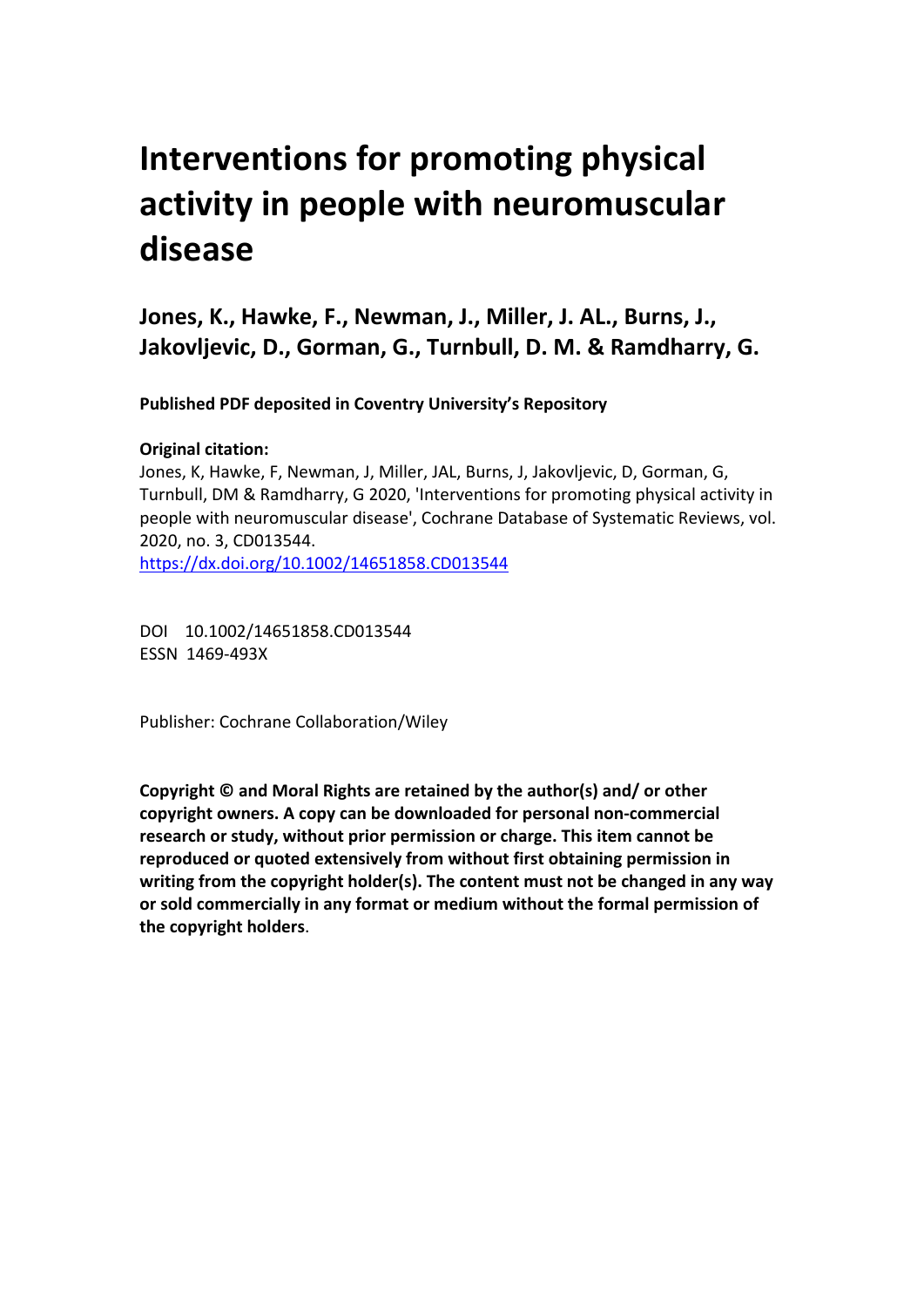

**Cochrane** Database of Systematic Reviews

# **Interventions for promoting physical activity in people with neuromuscular disease (Protocol)**

Jones K, Hawke F, Newman J, Miller JAL, Burns J, Jakovljevic DG, Gorman G, Turnbull DM, Ramdharry G

Jones K, Hawke F, Newman J, Miller JAL, Burns J, Jakovljevic DG, Gorman G, Turnbull DM, Ramdharry G. Interventions for promoting physical activity in people with neuromuscular disease. *Cochrane Database of Systematic Reviews 2020, Issue 3. Art. No.: CD013544.* DOI: [10.1002/14651858.CD013544](https://doi.org/10.1002%2F14651858.CD013544).

**[www.coc ranelibrary.com](https://www.cochranelibrary.com)**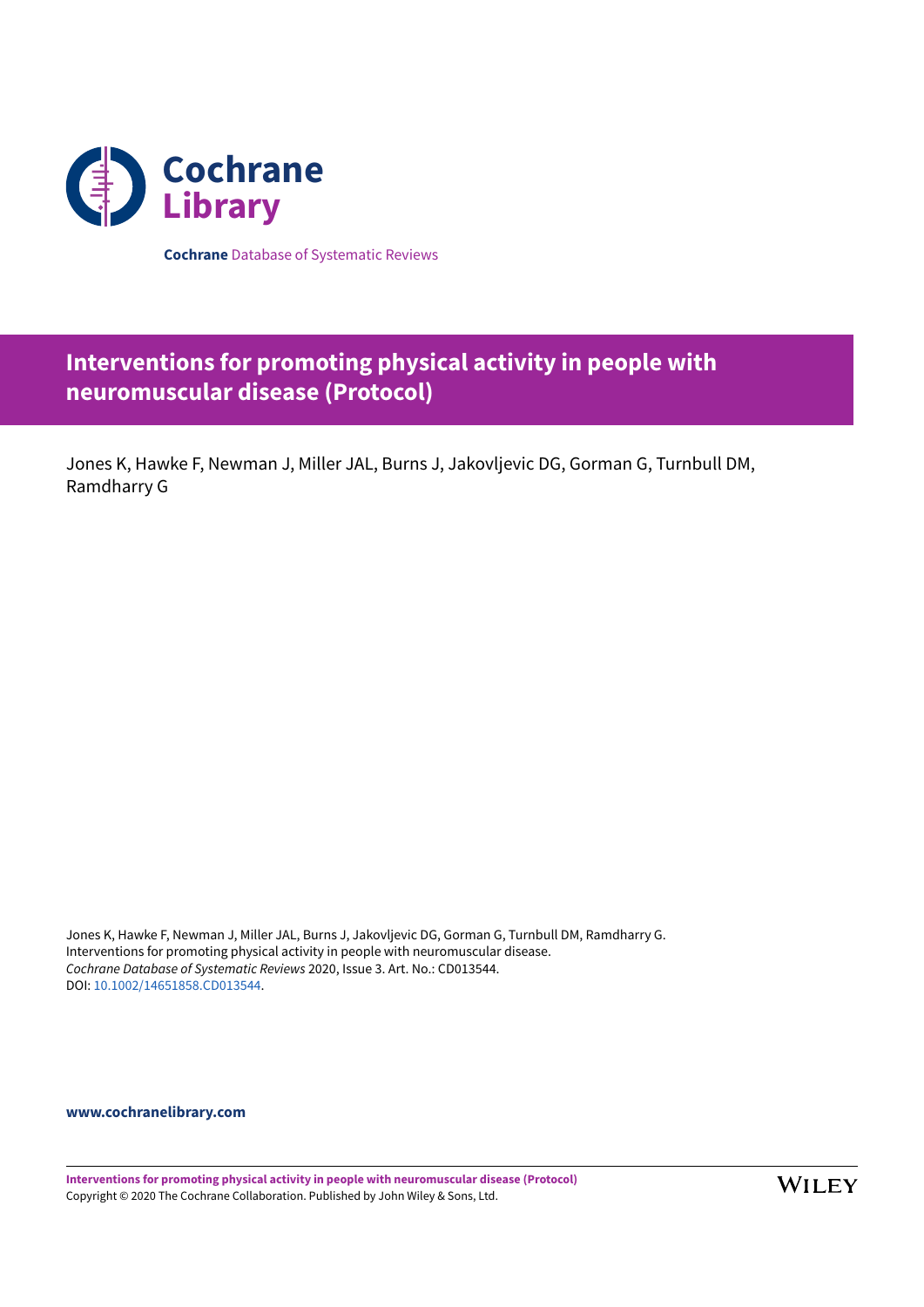

Trusted evidence.<br>Informed decisions.<br>Better health.

## **TABLE OF CONTENTS**

| <b>HFADFR</b>            |    |
|--------------------------|----|
| ABSTRACT                 |    |
| <b>BACKGROUND</b>        |    |
| <b>OBJECTIVES</b>        |    |
| <b>METHODS</b>           |    |
| ACKNOWLEDGEMENTS         |    |
| <b>REFERENCES</b>        | 8  |
| <b>APPENDICES</b>        | 10 |
| CONTRIBUTIONS OF AUTHORS | 18 |
| DECLARATIONS OF INTEREST | 18 |
|                          |    |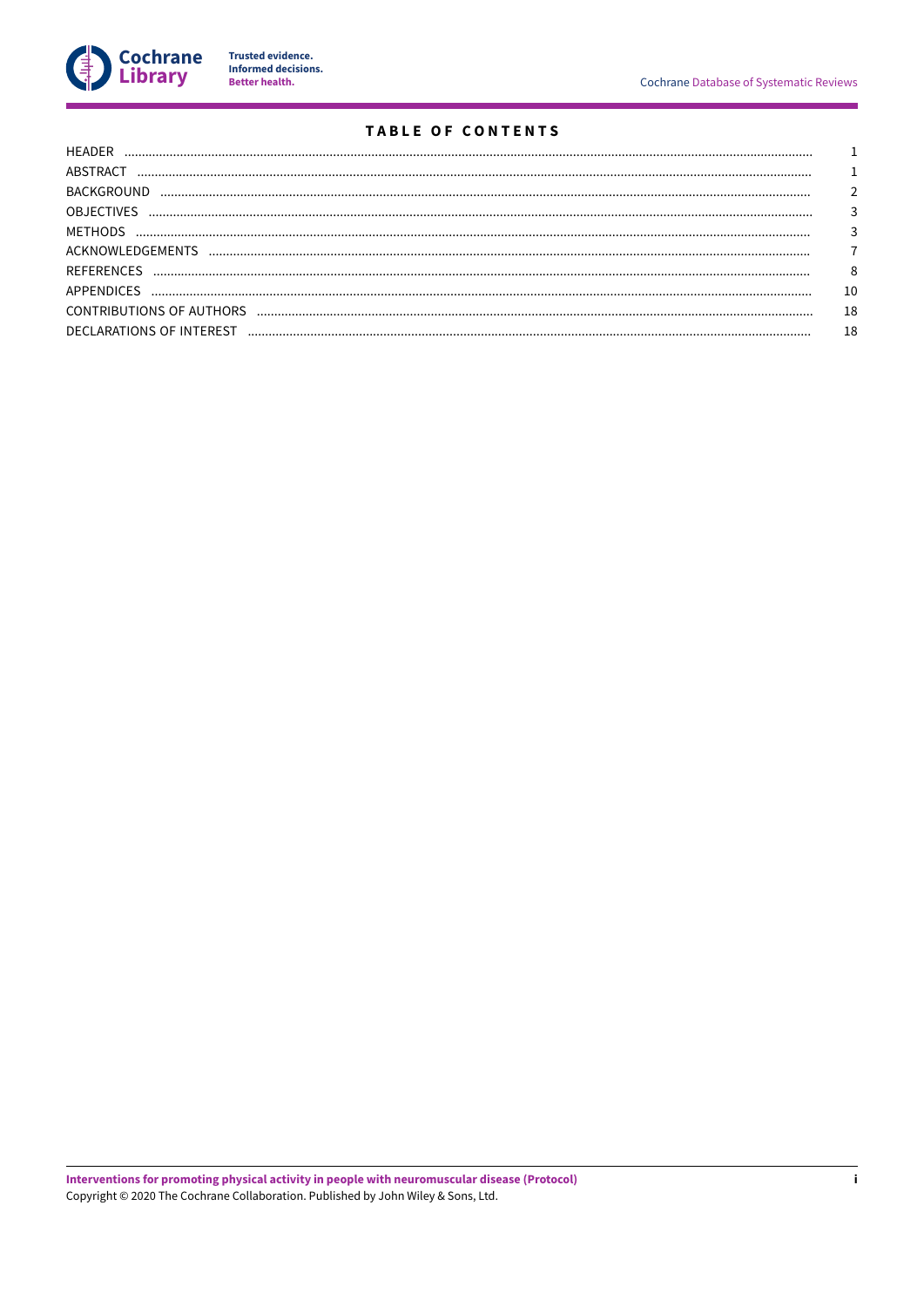# <span id="page-3-0"></span>Interventions for promoting physical activity in people with **neuromuscular disease**

Katherine Jones<sup>1,2</sup>, Fiona Hawke<sup>3</sup>, Jane Newman<sup>4</sup>, James AL Miller<sup>5</sup>, Joshua Burns<sup>6</sup>, Djordje G Jakovljevic<sup>7</sup>, Grainne Gorman<sup>8</sup>, Douglas M Turnbull9, Gita Ramdharry10

<sup>1</sup>Cochrane Neuromuscular, Queen Square Centre for Neuromuscular Diseases, London, UK. <sup>2</sup>Mental Health and Neuroscience Network, Cochrane, London, UK. <sup>3</sup>School of Health Sciences, Faculty of Health and Medicine, The University of Newcastle, Ourimbah, Australia. 4Wellcome Centre for Mitochondrial Research, Newcastle University and NIHR Newcastle Biomedical Research Centre, Newcastle University, Newcastle upon Tyne, UK. <sup>5</sup>c/o Department of Neurology, Newcastle upon Tyne Hospitals Trust, Royal Victoria Infirmary, Newcastle upon Tyne, UK. <sup>6</sup>The University of Sydney & Sydney Children's Hospitals Network, Sydney, Australia. <sup>7</sup>Institute of Cellular Medicine, Newcastle University, Newcastle upon Tyne, UK. <sup>8</sup>Wellcome Centre for Mitochondrial Research, Newcastle University, Newcastle upon Tyne, UK. <sup>9</sup>Mitochondrial Research Group, The Medical School, Newcastle University, Newcastle upon Tyne, UK.  $^{10}$ Queen Square Centre for Neuromuscular Diseases, University College Hospital NHS Foundation Trust and UCL Institute of Neurology, London, UK

**Contact address:** Katherine Jones, Cochrane Neuromuscular, Queen Square Centre for Neuromuscular Diseases, Queen Square, London, UK. katherinelouise.jones@nhs.net, Katherine.Jones@ucl.ac.uk.

### **Editorial group:** Cochrane Neuromuscular Group. **Publication status and date:** New, published in Issue 3, 2020.

**Citation:** Jones K, Hawke F, Newman J, Miller JAL, Burns J, Jakovljevic DG, Gorman G, Turnbull DM, Ramdharry G. Interventions for promoting physical activity in people with neuromuscular disease. *Cochrane Database of Systematic Reviews* 2020, Issue 3. Art. No.: CD013544. DOI: [10.1002/14651858.CD013544.](https://doi.org/10.1002%2F14651858.CD013544)

Copyright © 2020 The Cochrane Collaboration. Published by John Wiley & Sons, Ltd.

## **A B S T R A C T**

<span id="page-3-1"></span>This is a protocol for a Cochrane Review (Intervention). The objectives are as follows:

To assess the effects of interventions designed to promote physical activity in people with NMD, compared with no intervention or alternative interventions.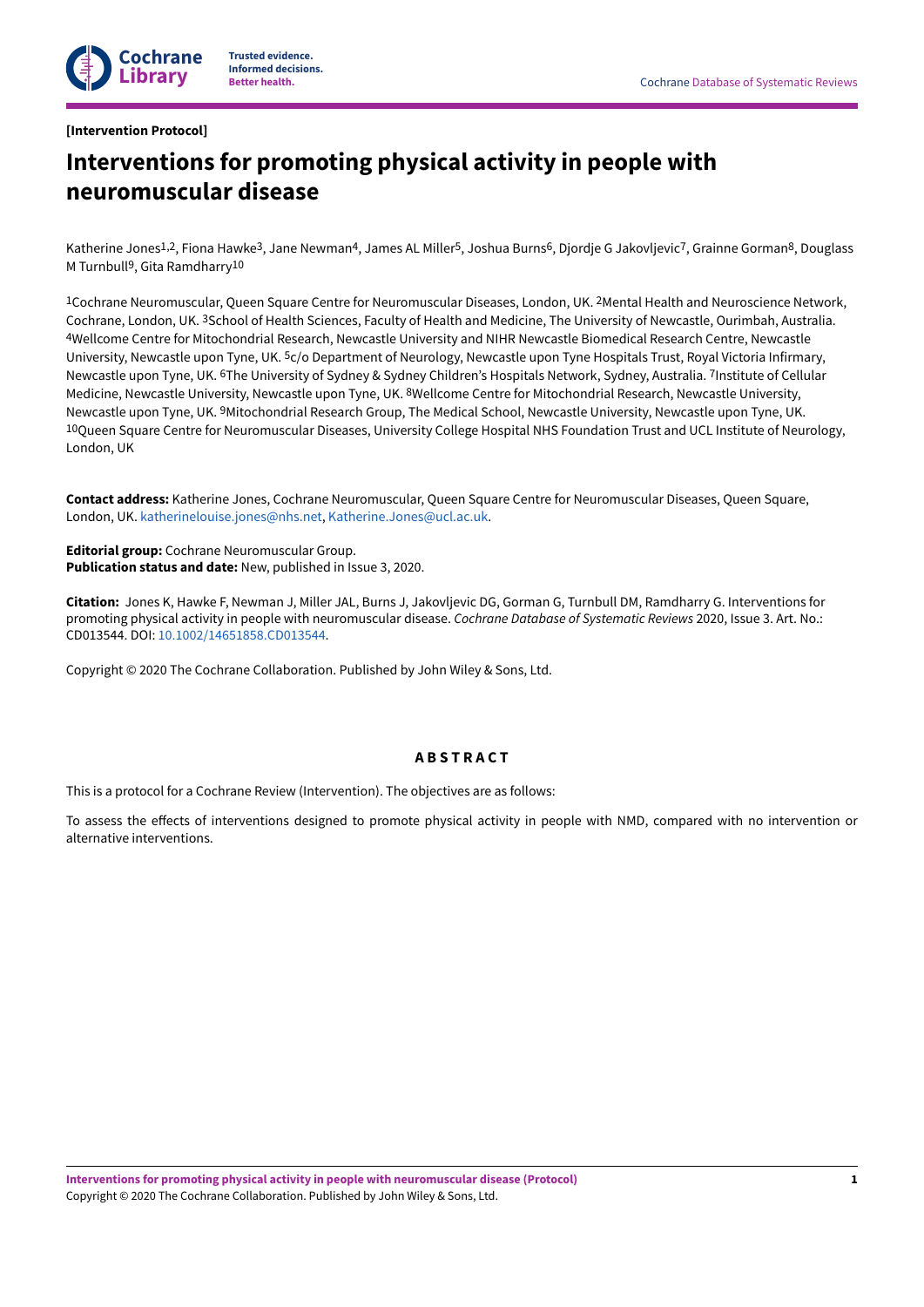

#### **Description of the condition**

People with neuromuscular disease (NMD) are part of a clinically heterogeneous population with inherited or acquired disorders of muscle, peripheral nerve, the neuromuscular junction, or anterior based on genetic testing where possible, biopsy, and established clinical criteria. In most types of NMD, prevalence rates are estimated to vary between 1 and 10 per 100,000 population. The estimated prevalence is higher for Charcot-Marie-Tooth disease and postpolio syndrome, at over 10 per 100,000 [\(Deenen 2015\)](#page-10-2). horn cell of the spinal cord [\(Fowler 2002](#page-10-1); Öksüz 2011). Diagnosis is

progression. However, muscle weakness and limitations in activities of daily life are often common features. Secondary disuse weakness and cardiovascular deconditioning may develop over (Aitkens 2005; [Apabhai 2011](#page-10-4); Dal Bello-Haas 2013; [Fowler 2002](#page-10-1); Phillips 2009; [Ramdharry 2017;](#page-11-3) [Voet 2013](#page-11-4); [White 2004;](#page-11-5) [WHO 2010](#page-12-2)). NMD manifests with different patterns of disease activity and time, which increases the risk of further chronic health problems [Jimenez-Moreno 2017](#page-10-6); [Kilmer 2005](#page-11-0); [McDonald 2002;](#page-11-1) Öksüz 2011;

#### **Description of the intervention**

adequate physical activity, which is based on a minimum duration, intensity, frequency, and type of physical activity in different active as possible ([WHO 2010](#page-12-2)). In muscle-wasting conditions, recommendations for exercise include more specific information on precautions and progression, as well as guidance on duration, intensity, frequency, and type of exercise [\(MDUK 2014](#page-11-6)). The World Health Organization (WHO) recommends regular and age groups. For people unable to meet the recommendations due to health conditions, WHO advises being as physically

physical activity in adults or children with NMD. We will use produced by skeletal muscles that requires energy expenditure including activities undertaken while working, playing, carrying pursuits" [\(WHO 2010](#page-12-2); [WHO 2018\)](#page-12-3). As highlighted by the American College of Sports Medicine (ACSM), 'physical activity' and 'exercise' repetitive bodily movement done to improve or maintain one or more components of physical fitness" [\(ACSM 2010](#page-10-7)). This review will include any intervention that aims to promote the WHO definition of physical activity as "any bodily movement out household chores, travelling, and engaging in recreational are sometimes used interchangeably, but the latter is a specific form of physical activity that consists of "planned, structured, and

Exercise is often the form of physical activity studied in NMD. However, there are other potential types of lifestyle intervention (as [2013](#page-10-9); Richards 2013a; Richards 2013b). At a population level, a multi-component approach is often taken, involving policy and environmental changes, as well as behavioural and informational per the WHO definition, such as monitoring, advice, and support) that may also help to promote physical activity (Foster 2005; Foster interventions [\(Baker 2015\)](#page-10-10).

#### **How the intervention might work**

self-reported physical activity and cardiorespiratory fitness follow physical activity interventions compared with no intervention, attention control (e.g. general health check of an equivalent duration), minimal intervention, or a combination of these (Foster In healthy populations, short- to medium-term improvements in

<span id="page-4-0"></span> $\vdots$  $\vdots$ **BACKGROUND BACKGROUND BACKGROUND 2005**). There is also some evidence in favour of particular modes of intervention delivery, such as use of technologies with support from a trained professional (Foster 2013). However, this evidence excludes people with medical conditions, and findings after community-level interventions have been inconsistent (Baker [2015;](#page-10-10) Foster 2005; Foster 2013). For the general population, increasing and maintaining regular physical activity is likely to be beneficial in terms of reducing all-cause mortality risk, as well as for the primary and secondary prevention of chronic diseases, such as cardiovascular disease, diabetes mellitus, colon and breast cancer, hypertension, obesity, osteoporosis, and depression. At a mechanistic level, routine physical activity has been associated with enhanced mental well-being, reduced blood pressure, and improvement in glucose control and other biomarkers for inflammation and cardiovascular disease risk [\(Warburton 2006](#page-11-9)). These effects might reduce the need for pharmacological or other treatment, the associated costs, and possible adverse effects. While the risk of chronic disease will increase with age, the benefits of physical activity have been shown across the lifespan, with recommended 'dosages' adjusted for children, adults, and older adults ([Warburton 2006](#page-11-9); Warburton [2017;](#page-11-10) [WHO 2010](#page-12-2)).

> $\overline{a}$ The effect of interventions to promote physical activity may be different in people with medical conditions, such as NMD. Several studies have highlighted that people with particular types of NMD are less physically active than healthy controls, and have higher perceived barriers to becoming physically active (Aitkens [2005;](#page-10-3) [Apabhai 2011;](#page-10-4) [Heutinck 2017](#page-10-11); [McCrory 1998;](#page-11-11) Phillips 2009; [Ramdharry 2017](#page-11-3)). This could suggest differences in the effect of physical activity in terms of biological mechanism and, or facilitation at an individual or community level. People with different types of NMD may also respond differently to physical activity interventions because of the clinical heterogeneity of their conditions [\(Voet 2013\)](#page-11-4) (with variable disease pattern, severity, and progression), as well as differences in the timing of disease onset in relation to developmental and ageing processes (e.g. childhood versus adult onset of NMD). Furthermore, people with NMD who are non-ambulant may be at a greater risk from sedentary behaviour than those who are ambulant, with a potential impact on health outcomes that is independent of physical activity levels. As such, prolonged sitting could confound the effect of increased physical activity in terms of the risk for all-cause mortality and chronic disease. However, there is evidence to suggest that physical activity can attenuate, if not negate, risks associated with prolonged sitting [\(Ekelund 2016\)](#page-10-12).

> $\overline{a}$  $\vdots$ In terms of potential adverse effects of physical activity, there is currently limited evidence to assess the risk in NMD. Increasing physical activity may not always be appropriate for all people with NMD. The overworking of muscles affected by NMD could increase the risk of muscle damage and impairment. For example, overexertion can lead to myalgia (muscle pain), myoglobinuria (muscle protein in the urine, associated with muscle breakdown), weakness, and fatigue in people with muscle disease (MDUK [2014\)](#page-11-6). One systematic review of exercise interventions in people with muscle disease highlighted that adverse event data from five included randomised controlled trials (RCT) was incomplete [\(Voet 2013\)](#page-11-4). There was no RCT evidence for exercise intervention in a systematic review involving people with McArdle disease [\(Quinlivan 2011\)](#page-11-12). In peripheral neuropathy, one systematic review (including three RCTs) found one incidence of lower limb pain with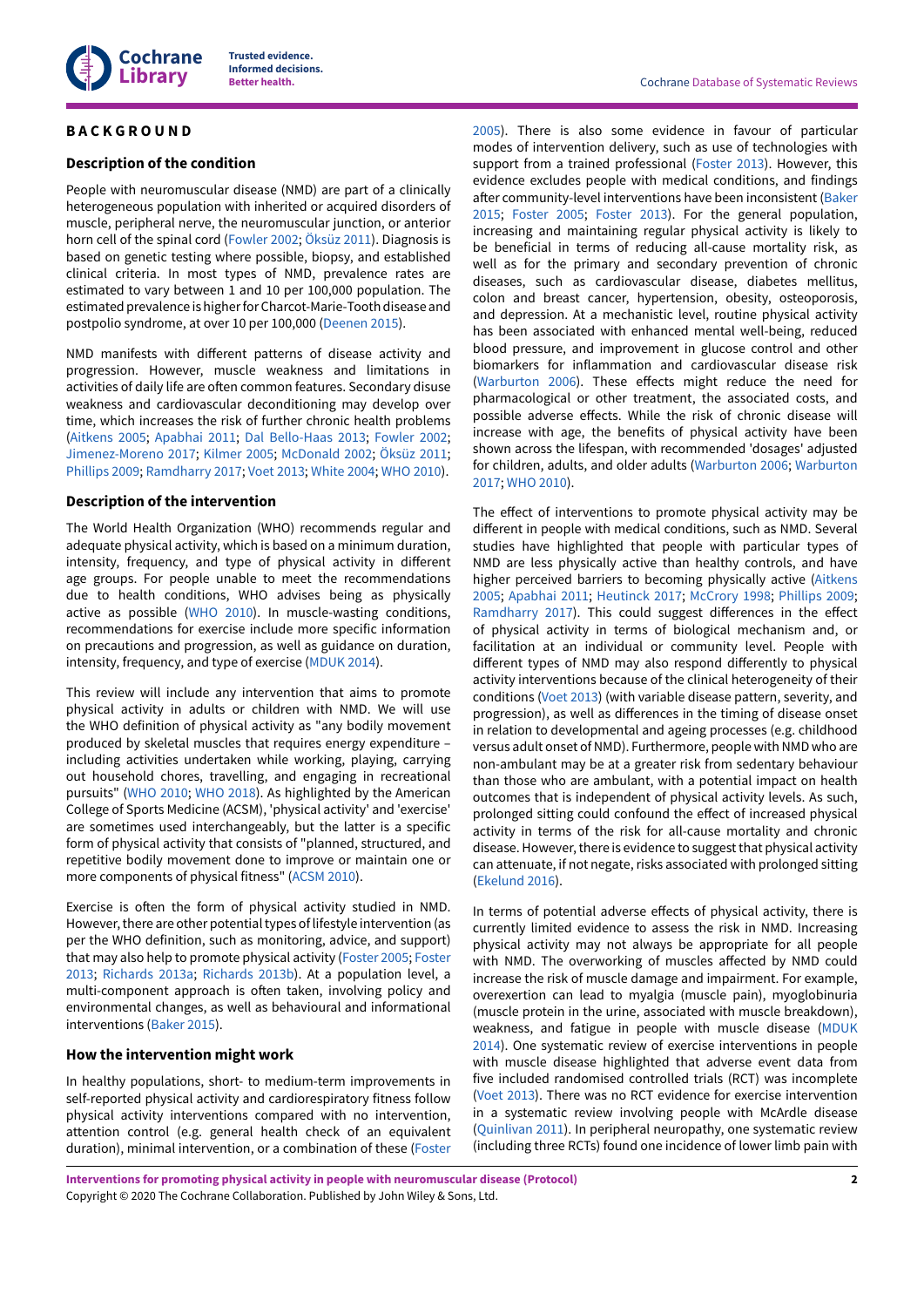exercise intervention, which was attributed to the aggravation of arthritis ([White 2004](#page-11-5)). Although one systematic review of RCTs in amyotrophic lateral sclerosis found no reported adverse effects due reasons given for participants dropping out from one of the two included studies (Dal Bello-Haas 2013). to exercise, fatigue and rapid deterioration resulting in death were

#### **Why it is important to do this review**

different approaches for people living with NMD to become more physically active as part of a management strategy for health and The purpose of this review is to better understand the effects of well-being.

### <span id="page-5-0"></span>**O B J E C T I V E S**

 activity in people with NMD, compared with no intervention or To assess the effects of interventions designed to promote physical alternative interventions.

#### <span id="page-5-1"></span>**M E T H O D S**

#### **Criteria for considering studies for this review**

#### **Types of studies**

NMD. We will include randomised cross-over studies that match our inclusion criteria. In cross-over studies, participants each undergo more than one intervention. This study design is considered suitable for assessing "a temporary effect in the treatment of stable, chronic conditions" (Higgins 2011a), and so may be suitable in study). We will perform a Sensitivity analysis for the use of data from We will include parallel RCTs involving people with any type of some but not all types of NMD (where progression is expected to lead to a clinically important decline within the timescale of the cross-over studies.

participants to groups using methods that are partly systematic, for example, by alternation, use of a case record number, or date of attendance. We will refer to other types of trial in the 'Discussion' We will also include quasi-RCTs, defined as trials that allocate only.

abstract only, and unpublished data. There will be no restrictions as We will include studies reported as full text, those published as to language. We will perform a Sensitivity analysis for publication status.

#### **Types of participants**

diagnostic criteria or predate genetic diagnosis. As part of the pectrum of NMD, we will include genetic or acquired peripheral motor neuron disorders. We will exclude mechanical nerve compression conditions, such as carpal tunnel syndrome. We will report comorbidities where this information is available. We will accept studies that include adults, children, or both with NMD. We will consider studies in which NMDs have been diagnosed by any established criteria, and studies that do not describe nerve disorders, muscle diseases, neuromuscular junction, and

 $\ddot{\phantom{0}}$ contact the investigators or study sponsors to gather any relevant subgroup data not reported; if they are unable or unwilling to provide subgroup data, we will not include these studies in the meta-analysis. We will perform a Sensitivity analysis for the use If studies include a subset of participants with NMD, we will

 $\overline{a}$ of diagnostic criteria and we will perform subgroup analyses to explore differences in the types of participants.

#### **Types of interventions**

 $\overline{a}$ l, i.  $\ddot{\phantom{0}}$  $\overline{a}$  $\overline{a}$ .<br>. We will include trials of any practical (e.g. exercise or environmental adaptation), informational, or motivational intervention that is designed to promote physical activity, compared with no intervention, or another intervention designed to promote physical activity (Foster 2005). This will include trials of any mode of delivery, dose, duration, or intensity, in a community setting. We will include co-interventions if they are provided to each group equally. For the purposes of this review, very brief interventions that might promote physical activity, such as general health checks, will be included as interventions although these have also been defined as an attention control comparison elsewhere (Foster 2005). We will report details of supervisory support provided as part of an intervention, and we will report any concurrent treatment and care where this information is provided. We will perform subgroup analyses to explore differences in the delivery of interventions.

i. Potential interventions will include one or a combination of the following (Foster 2005; Foster 2013; Richards 2013a; Richards [2013b\)](#page-11-8):

- $\overline{a}$ • one-to-one advice or support;
- group advice or support;
- $\overline{a}$ • telephone advice or support:
- Internet-based, mobile apps, or tele-health (remote) advice or support;
- written advice or support;
- self-directed or unsupervised participation in a prescribed physical activity programme;
- supervised physical activity in the home;
- supervised physical activity in a facility;
- $\ddot{\phantom{0}}$ • monitoring device (e.g. accelerometer or pedometer);
- other intervention designed to promote physical activity.

#### **Types of outcome measures**

 $\vdots$  $\ddot{\phantom{0}}$  $\overline{\phantom{a}}$ Participation in physical activity is the main focus of this review and measurement of physical activity is an inclusion criterion for the review. However, the authors acknowledge that increases in physical activity may also lead to changes in quality of life, which will be explored as a secondary focus. We will report details of outcome measure assessment where this information is provided.

#### **Primary outcomes**

 $\ddot{\phantom{0}}$ • Physical activity: measured by self-report or objectively, using monitoring devices (e.g. accelerometer or pedometer).

Physical activity measures will include: overall physical activity, measured by self-report using standardised questionnaires (e.g. Global Physical Activity Questionnaire); total time spent in physical activity, measured by self-report or objectively (minutes/week); estimated total energy expenditure, measured by self-report or objectively (calories or joules/week); step count, measured objectively (steps/week) (Foster 2005; Foster 2013; Richards 2013a; Richards 2013b).

 $\overline{a}$  $\overline{\phantom{a}}$ We will prioritise the inclusion of physical activity outcomes in the following order: overall physical activity  $>$  total time spent in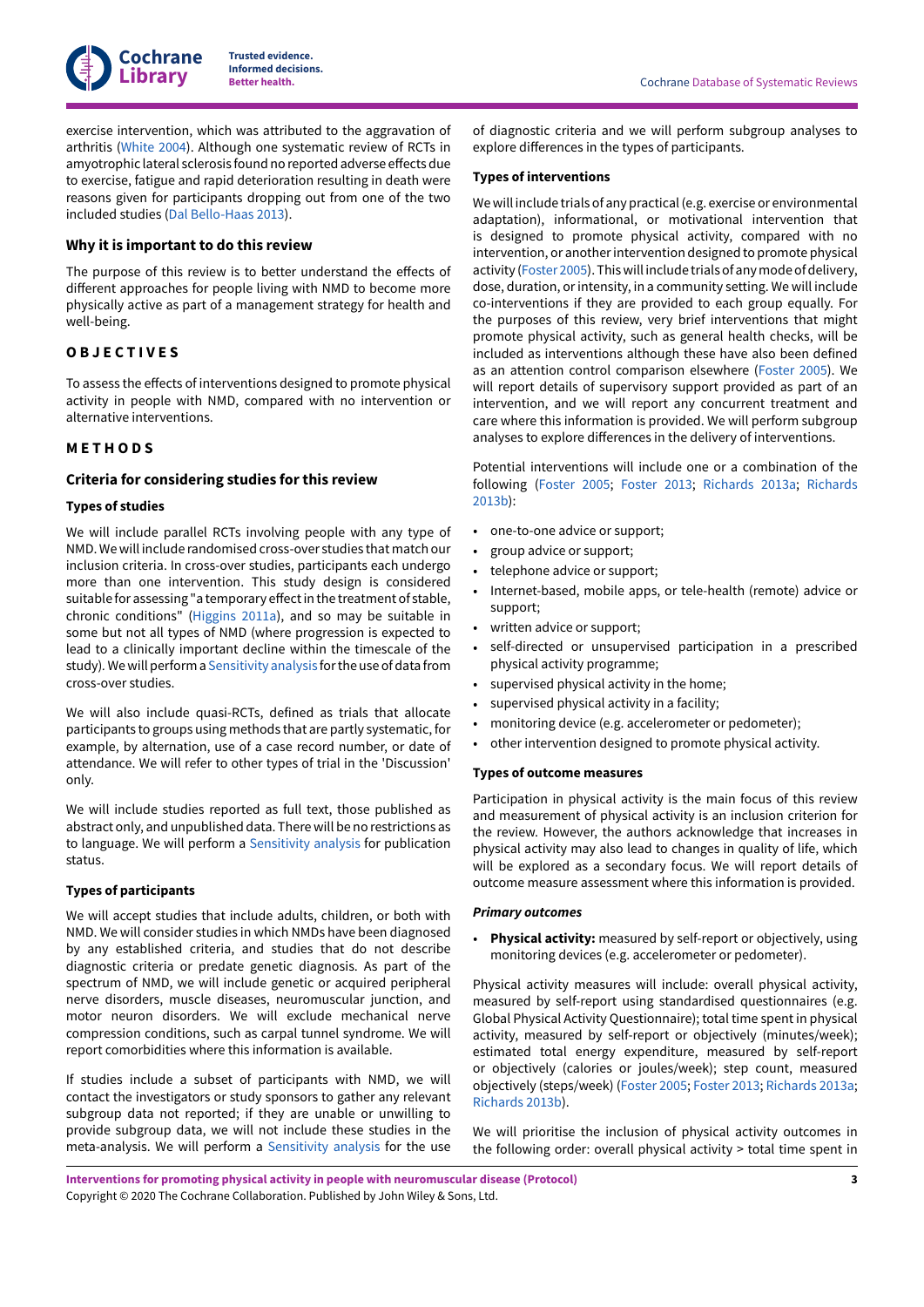

**Cochrane** Trusted evidence.<br> **Library** Better health.

physical activity > estimated total energy expenditure > step count. activity measured subjectively and objectively. We will perform subgroup analysis to explore differences in physical

#### *Second ry outcomes*

- **Quality of life:** measured by self-report using standardised questionnaire scales (e.g. Short Form Health Survey (SF-36)).
- **Adverse events:**
	- \* increa e in pain: mea ured by elf-report;
	- \* any other, emergent and intervention-related;
	- \* leading to di continuation from tudy.
- **Serious adverse events:**
	- hospitalisation;
	- \* all-cause death.

where studies do not report change scores. Where feasible, we will make comparisons at the following time points: To avoid potential selection bias, we will only analyse final values

- less than six weeks from baseline;
- six weeks to six months from baseline;
- six to 12 months from baseline;
- over 12 months from baseline.

outcome, we will include the data for each of these measures. We established values in the literature where possible. Where MIDs are unavailable, we will report this in the interpretation of the If an included study reports multiple measures for the same will base the minimal important difference (MID) for outcomes on outcomes.

#### **Search methods for identification of studies**

#### **Electronic searches**

Specialised Register, which is maintained by the Information Specialist for the Group. The Information Specialist will search MEDLINE, and Embase. The draft search strategies are in Appendix We will identify trials from the Cochrane Neuromuscular the Cochrane Central Register of Controlled Trials (CENTRAL), [1,](#page-12-4) [Appendix 2,](#page-14-0) [Appendix 3](#page-16-0) and [Appendix 4](#page-18-0).

International Clinical Trials Registry Portal (ICTRP) (apps.who.int/ trialsearch/) for unpublished and ongoing studies. We will search all databases from their inception to the present, and we will impose We will search the US National Institutes for Health Clinical Trials Registry, ClinicalTrials.gov (www.ClinicalTrials.gov), and the WHO no restriction on language of publication.

#### **Searching other resources**

articles for additional references. We will also search for errata or retractions from included studies. We will search reference lists of all included studies and review

#### **Data collection and analysis**

#### **Selection of studies**

Two review authors (KJ and FH) will independently screen titles eligible/unclear) or 'do not retrieve' using Covidence [\(Covidence\)](#page-10-14). and abstracts of all the potential studies identified by the search for inclusion and code them as 'retrieve' (eligible or potentially engible, antitial, yet as necreated admig corradice (concerner).<br>We will retrieve the full-text study reports/publications and two<br>justification for our judgement in the 'Risk of bias' table. We will

 $\overline{a}$ ĺ .<br>I review authors (KJ and FH) will independently screen the full text and identify studies for inclusion, and identify and record reasons for exclusion of the ineligible studies. We will resolve any disagreement through discussion or, if required, we will consult a third person (GR). We will identify and exclude duplicates and collate multiple reports of the same study so that each study rather than each report is the unit of interest in the review. We will record the selection process in sufficient detail to complete a PRISMA flow diagram, 'Characteristics of included studies' table, and 'Characteristics of excluded studies' table.

#### **Data extraction and management**

 $\overline{a}$  $\overline{\phantom{a}}$  $\overline{a}$ i. .<br>I We will use a data extraction form for study characteristics and outcome data which has been piloted on at least one study in the review. We will apply the TIDieR Checklist (Template for intervention Description and Replication; [The EQUATOR Network\)](#page-11-13). We will also consider other intervention-reporting guidance, including the CERT framework (Consensus on Exercise Reporting Template; [Slade 2016](#page-11-14)) and MARS (Mobile App Rating Scale; [Stoyanov 2015](#page-11-15)). One review author (KJ) will extract the following study characteristics from included studies: study design and setting, characteristics of participants (e.g. disease severity and age), eligibility criteria, intervention details, outcomes assessed, source(s) of study funding, and any conflicts of interest among investigators.

 $\overline{a}$  $\overline{a}$  $\ddot{\phantom{0}}$  $\overline{a}$ Two review authors (KJ and FH, JN, JM, or DGJ) will extract outcome data from included studies and transfer data into Review Manager 5 [\(Review Manager 2014\)](#page-11-16). We will note in the 'Characteristics of included studies' table if outcome data were not reported in a usable way. We will resolve any disagreements by discussion or by involving another author (GR). A third author (GR) will check the outcome data entries and spot-check study characteristics for accuracy against the trial report.

 $\ddot{\phantom{0}}$ When reports require translation, the translator will extract data directly using a data extraction form, or authors will extract data from the translation provided. Where possible a review author will check numerical data in the translation against the study report.

#### **Assessment of risk of bias in included studies**

 $\overline{\phantom{a}}$ Two review authors (KJ and JN) will independently assess risk of bias for each outcome using the criteria outlined in the Cochrane *Handbook for Systematic Reviews of Interventions* (Higgins 2011b). We will resolve any disagreements by discussion or by involving another author (JM). If a review author has involvement in any potential included studies, a third co-author will complete the assessment instead. We will assess the risk of bias according to the following domains:

- random sequence generation;
- allocation concealment;
- $\vdots$ • blinding of participants and personnel;
- $\vdots$ • blinding of outcome assessment;
- incomplete outcome data;
- selective outcome reporting;
- other bias.

 $\overline{\phantom{a}}$ We will grade each potential source of bias as high, low, or unclear risk and provide a quote from the study report together with a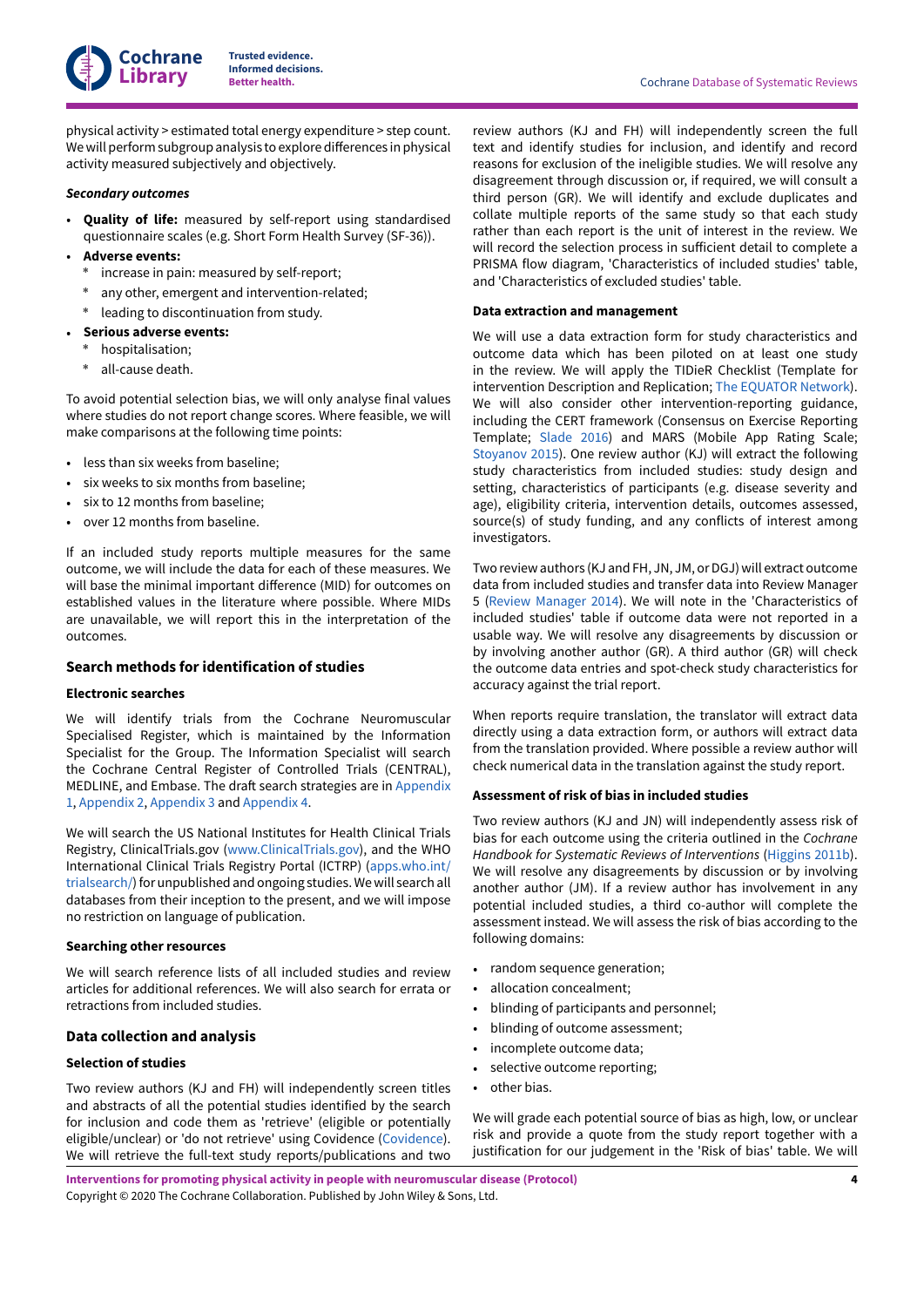

summarise the risk of bias judgements across different studies for i outcomes. Where information on risk of bias relates to unpublished each of the domains listed; we will consider all outcomes separately as some domains may have different risks of bias for different data or correspondence with a trialist, we will note this in the 'Risk of bias' table.

When considering treatment effects, we will take into account the risk of bias for the evidence that contributes to that outcome.

#### Assessment of bias in conducting the systematic review

report any deviations from it in the 'Differences between protocol We will conduct the review according to this published protocol and and review' section of the systematic review.

#### **Measures of treatment effect**

the intervention rather than adherence, which is a different review question. We will therefore limit our meta-analysis to the intention-The effect of interest in this review is the effect of assignment to to-treat population.

#### **Dichotomous data**

We will analyse dichotomous data as risk ratios (RR) with 95% confidence intervals (CIs) except for rare events (zero in either arm (Peto OR) with 95% CIs. To assess absolute risk where there are zero events in the control arm, we will calculate the risk difference (RD) or less than 1%), in which case we will use the Peto odds ratio with 95% CIs in Review Manager 5 [\(Review Manager 2014](#page-11-16)).

#### **Continuous data**

results across studies with outcomes that are conceptually the same but measured in different ways (including physical activity questionnaires and health-related quality of life questionnaires). Where necessary, we will combine final values and change scores direction of effect. We will analyse continuous data as mean difference (MD) with 95% CIs, or standardised mean difference (SMD) with 95% CIs for in the same analysis if reporting the MD but not when reporting the SMD. We will enter data presented as a scale with a consistent

analyse dichotomous data, and the inverse variance (IV) method to meta-analyse continuous data. We will undertake meta-analyses We will use the Mantel-Haenszel (M-H) or Peto method to metaonly where this is meaningful (i.e. if the treatments, participants, and underlying clinical question are similar enough for pooling to make sense).

#### **Unit of analysis issues**

#### *Multiple rm studies*

Where multiple trial arms are reported in a single trial, we will additional arms in the 'Characteristics of included studies' table).  $\ddot{\phantom{a}}$ intervention B versus intervention C) are included in the same meta-analysis, we will avoid double-counting by combining groups review includes more than one comparison that cannot be included Í only include arms eligible for this review (although we will list If two comparisons (e.g. intervention A versus intervention C and to create a single pair-wise comparison (Higgins 2011a). If the **Data synthesis** 

#### *Cross-over studies*

 $\ddot{\phantom{0}}$  $\ddot{\phantom{0}}$ As there may be carry-over in the effect of physical activity promotion and a period effect in some neuromuscular conditions, we will only include first-period data from cross-over studies. Where possible, we will perform a Sensitivity analysis to examine the effect of excluding first-period cross-over data from metaanalyses (Higgins 2011a).

#### **Cluster randomised controlled trials**

 $\overline{\phantom{a}}$ We do not expect any eligible studies will be cluster RCTs; if we find any, we will discuss these narratively in the review.

#### **Within-patient trial designs**

 $\overline{a}$ We do not expect any eligible studies will use within-patient trial designs; if we find any, we will discuss these narratively in the review.

#### **Dealing with missing data**

 $\overline{a}$ i We will contact investigators or study sponsors to verify key study characteristics and obtain relevant missing numerical outcome data where possible (e.g. when a study is available as an abstract only). If missing data are thought to introduce serious bias, we will explore the impact of including such studies in the overall assessment of results using a Sensitivity analysis.

#### **Assessment of heterogeneity**

 $\overline{a}$ i. We will use the  $I<sup>2</sup>$  statistic to measure heterogeneity among the trials in each analysis. We will use the rough guide to interpretation as outlined in Chapter 11 of the *Cochrane Handbook for Systematic Reviews of Interventions* (Deeks 2011), as follows:

- 0% to 40%: might not be important;
- 30% to 60%: may represent moderate heterogeneity;
- 50% to 90%: may represent substantial heterogeneity;
- 75% to 100%: considerable heterogeneity.

 $\overline{a}$ We will also consider the following factors: the overlap of CIs in forest plots, whereby poor overlap is expected to indicate heterogeneity; the Chi<sup>2</sup> test included in forest plots, for which a large result relative to the degrees of freedom is expected to indicate heterogeneity; a low P value for heterogeneity (less than 0.10) in forest plots.

If we identify substantial unexplained heterogeneity, we will report it and explore possible causes narratively and by prespecified subgroup analysis.

#### **Assessment of reporting biases**

 $\overline{a}$  $\overline{\phantom{a}}$  $\overline{a}$  $\ddot{\phantom{0}}$ We note that small-study effects can bias results even in the absence of heterogeneity. If we are able to pool more than 10 trials, we will create and examine a funnel plot to explore possible small-study biases; we will use the 'trim and fill' method to investigate publication bias, as detailed in the *Cochrane Handbook for Systematic Reviews of Interventions* (Higgins 2011c).

 $\overline{a}$  $\vdots$ in the same analysis, we will report the results for each comparison<br>in the same analysis, we will report the results for each comparison<br>Separately.<br>Extimating different, yet related, intervention effects (Deeks 2011).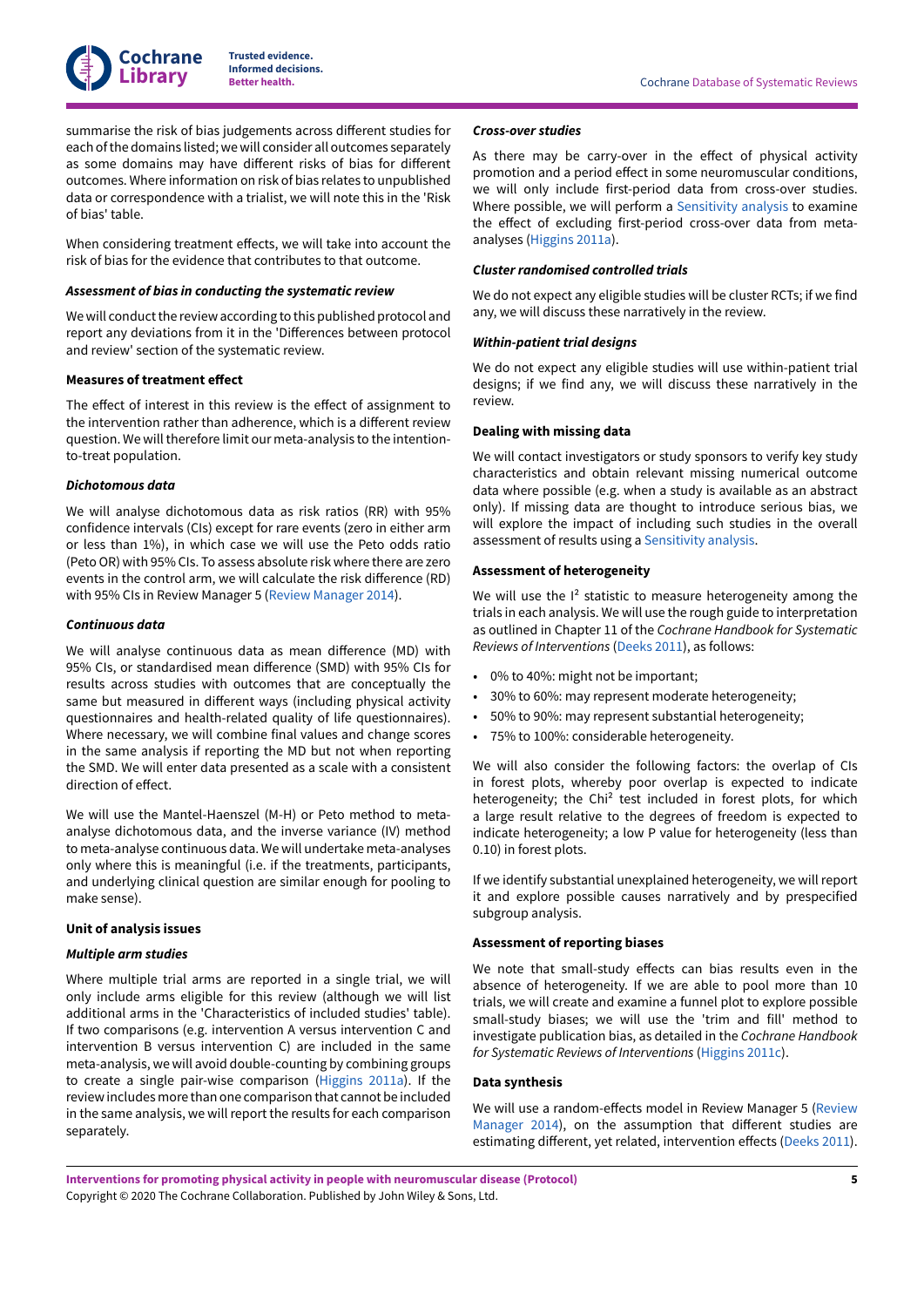between-study variance is very close to zero.. We will perform a Sensitivity analysis with the fixed-effect model and report the results for both models unless the estimate of the

#### 'Summary of findings' table

software [\(GRADEpro GDT\)](#page-10-18), and present the following outcomes. We will create a 'Summary of findings' table using GRADEpro GDT

- Physical activity: overall physical activity measured by selfreport, using standardised questionnaires (e.g. Global Physical Activity Questionnaire) at less than six weeks from baseline.
- Physical activity: overall physical activity measured by selfreport using standardised questionnaires (e.g. Global Physical Activity Questionnaire) at six weeks to six months from baseline.
- Physical activity: total time spent in physical activity measured by self-reported minutes/week at less than six weeks from ba eline.
- Physical activity: total time spent in physical activity measured by self-reported minutes/week at six weeks to six months from baseline.
- Quality of life: measured by self-report using standardised questionnaire scales (e.g. SF-36) at less than six weeks from baseline.
- Quality of life: measured by self-report using standardised questionnaire scales (e.g. SF-36) at six weeks to six months from baseline.
- Adverse events leading to discontinuation from study.

using one 'Summary of findings table' for each comparison. Physical activity parameters are the primary outcome of interest for assessing the effect of interventions to promote physical activity. In addition, we will include well-being and safety aspects, which could measurement and time points that will include both very brief interventions and short to medium length programmes of physical activity promotion. Two review authors (KJ and JN) will use the imprecision, indirectness, and publication bias) to independently assess the certainty of a body of evidence (studies that contribute recommendations described in Chapters 11 and 12 of the *Cochrane* [2011a;](#page-11-17) [Schünemann 2011b\)](#page-11-18). We will resolve any disagreements by discussion or by involving another author (JM). If a review author has involvement in any potential included studies, a third person present to any serious degree, but may downgrade the certainty understanding of the review where necessary. We will use a median control group risk across studies but also report the second highest assumed risk per row of the table (i.e. low-, moderate-, and highrisk populations) where there is potentially important variation. We We will present results for the main comparisons of this review, influence intervention uptake and adherence across a spectrum of NMD. We will prioritise standardised, self-reported outcome five GRADE considerations (study limitations, consistency of effect, data for the prespecified outcomes). We will use methods and *Handbook for Systematic Reviews of Interventions (Schünemann* will complete the assessment instead. We will consider outcomes to have high-certainty evidence if the five factors above are not to moderate, low, or very low. We will downgrade evidence once if a GRADE consideration is serious and twice if very serious. We will justify all decisions to downgrade or upgrade the certainty of the evidence using footnotes and make comments to aid readers' and second lowest control group risks as representative rates for will provide a source or rationale and corresponding time duration for the control group risk, indicating the types of participants in

 $\overline{a}$ which this might apply. In the absence of meta-analyses, we will include narratively synthesised evidence within the 'Summary of findings' table.

#### **Subgroup analysis and investigation of eterogeneity**

 $\overline{a}$ We plan to carry out the following subgroup analyses to investigate clinically plausible differences in the intervention effect (Deeks [2011\)](#page-10-16):

- in different types of NMD, including muscle disease, peripheral nerve disorders, neuromuscular junction disorders, and motor neuron disorders (analysis 1);
- i. adults (aged 18 years or older) versus children (aged less than 18 years) versus mixed adults and children (analysis 2):
- $\ddot{\phantom{0}}$  $\ddot{\phantom{0}}$  $\overline{\phantom{a}}$  $\overline{a}$ ambulatory (independent walking and occasional use of an assistive device) versus non-ambulatory (habitual use of an assistive device or wheelchair) versus mixed ambulatory and non-ambulatory (analysis 3);
- $\overline{a}$ • regular supervisory support (operational definition: at least two scheduled sessions with identified personnel to plan and progress activity) versus no regular supervisory support  $(analysis 4);$
- $\overline{a}$ general health visit versus other intervention designed to promote physical activity (analysis 5);
- subjectively measured physical activity versus objectively measured physical activity (analysis 6).

 $\overline{a}$ We will use the following primary outcomes in subgroup analyses.

- i • Overall physical activity, measured by self-report using standardised questionnaires (e.g. Global Physical Activity Questionnaire).
- Total time spent in physical activity, measured by self-report or objectively (minutes/week).
- Estimated total energy expenditure, measured by self-report or objectively (calories or joules/week).
- Step count, measured objectively (steps/week).

 $\ddot{\phantom{0}}$ For subgroup analyses 1 to 4, we will prioritise the inclusion of physical activity outcomes using the order above. For the fifth subgroup analysis, we will only include comparable measures of physical activity (total time; total energy expenditure).

 $\overline{a}$  $\ddot{\phantom{0}}$  $\overline{\phantom{a}}$ We will use the formal test for subgroup differences in Review Manager 5 [\(Review Manager 2014](#page-11-16)). Overlap of CIs and a high I<sup>2</sup> statistic will indicate a difference between subgroups, and suggest there could be differential effects of interventions to promote physical activity in different types of NMD.

#### <span id="page-8-0"></span>**Sensitivity analysis**

 $\overline{a}$  $\overline{\phantom{a}}$ We plan to carry out the following sensitivity analyses to investigate the robustness of findings to the decisions made in obtaining them (Deeks 2011).

- $\ddot{\phantom{0}}$ • Repeat the analysis excluding unpublished studies (if there are any).
- $\ddot{\phantom{0}}$ • Repeat the analysis excluding studies that do not describe diagnostic criteria for NMDs.
- $\ddot{\phantom{0}}$ Repeat the analysis excluding studies at high risk of bias for missing data.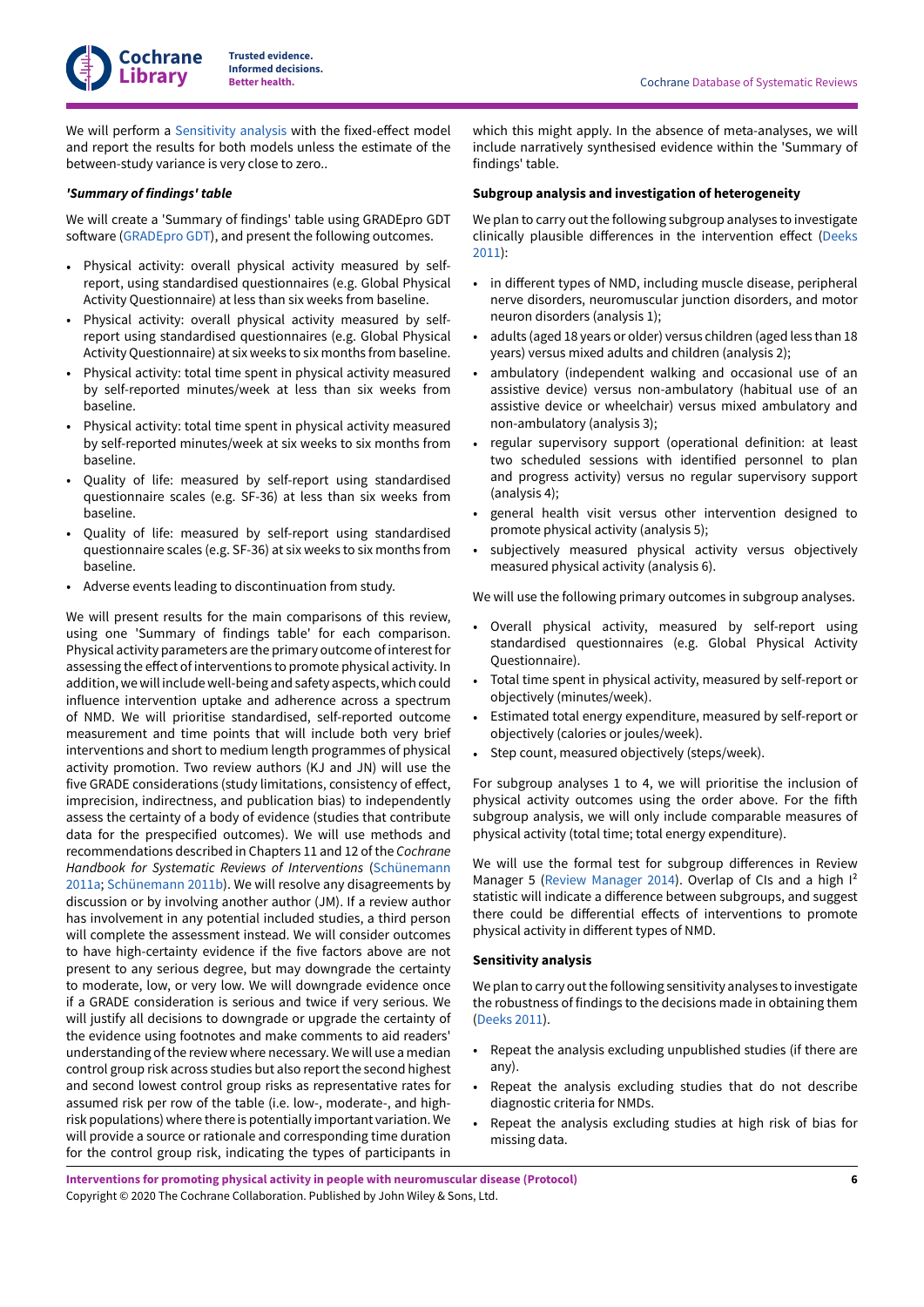

- Repeat the analysis excluding the data from cross-over studies.
- Repeat the analysis using a fixed-effect model.

#### *Re ching conclusions*

We will base our conclusions only on findings from the quantitative or narrative synthesis of included studies for this review. We will avoid making recommendations for practice and our implications for research will suggest priorities for future research and outline what the remaining uncertainties are in the area.

#### <span id="page-9-0"></span>**A C K N O W L E D G E M E N T S**

developed the search strategy in consultation with review authors. The Cochrane Neuromuscular Information Specialist, Angela Gunn,

 $\overline{a}$  $\ddot{\phantom{0}}$ Peer review was provided by Cochrane Neuromuscular and a panel of peer reviewers that included Dr Nicoline Voet, Radboud University Medical Centre, The Netherlands, and Associate Professor Shree Pandya, University of Rochester, USA.

 $\overline{\phantom{a}}$ The 'Methods' section of this protocol is based on a template developed by Cochrane Neuromuscular from an original created by the Cochrane Airways Group.

This project was supported by the National Institute for Health Research (NIHR), via Cochrane Infrastructure funding to Cochrane Neuromuscular. The views and opinions expressed therein are those of the authors and do not necessarily reflect those of the Systematic Reviews Programme, NIHR, National Health Service, or the Department of Health. Cochrane Neuromuscular is also supported by the MRC Centre for Neuromuscular Disease.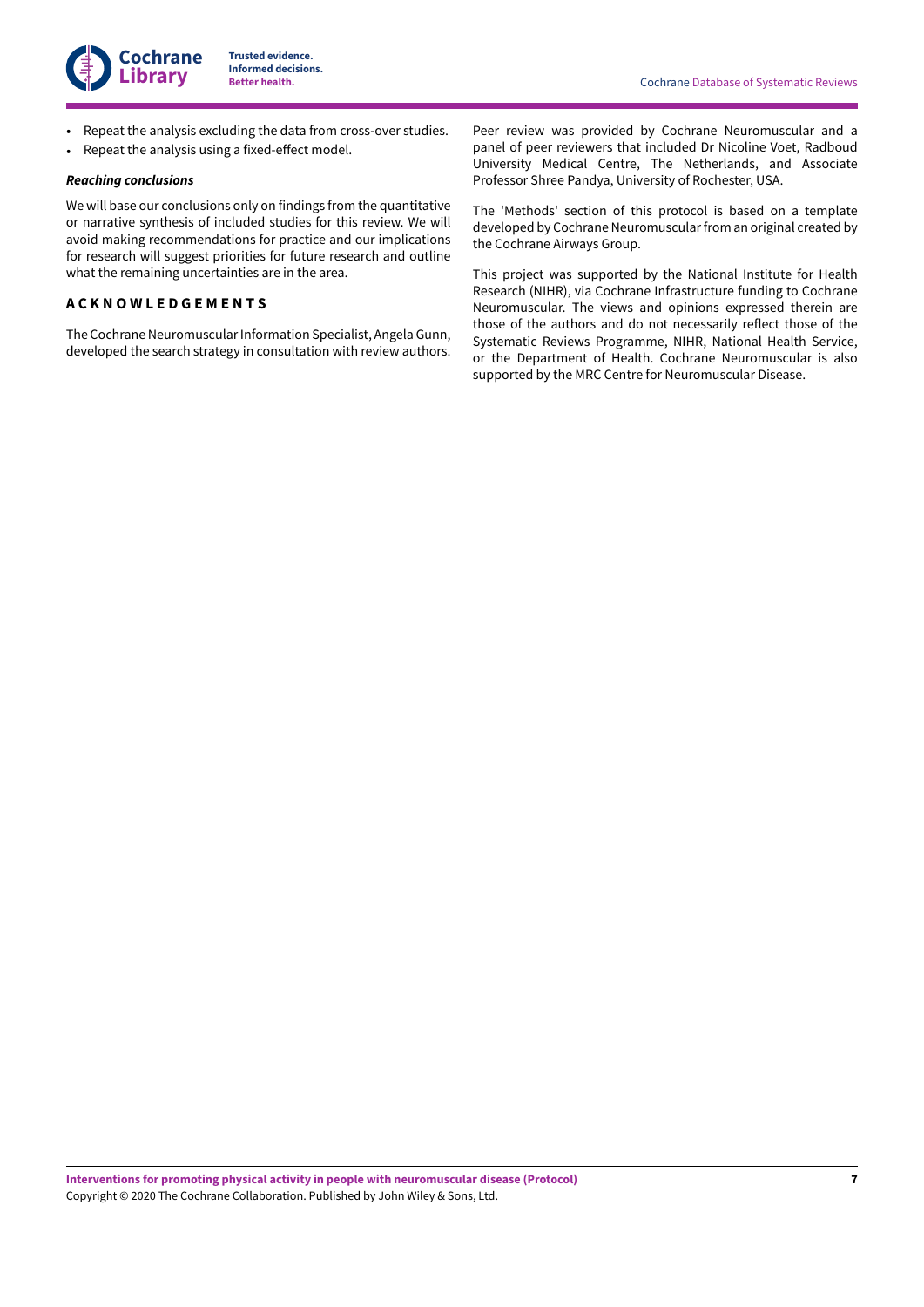

### **REFERENCES**

#### <span id="page-10-0"></span>**Additional references**

#### <span id="page-10-7"></span>**ACSM 2010**

Thompson WR, Gordon NF, Pescatello LS, editor(s). ACSM's Guidelines for Exercise Testing and Prescription. 8th Edition. Philadelphia (PA): Wolters Kluwer Lippincott Williams & Wilkins, 2010.

#### <span id="page-10-3"></span>**Aitkens 2005**

Aitkens S, Kilmer DD, Wright NC, McCrory MA. Metabolic syndrome in neuromuscular disease. Archives of Physical *Medicine and Rehabilitation* 2005;**86**(5):1030-6. [PUBMED: 15895353]

#### <span id="page-10-4"></span>**Apab ai 2011**

Apabhai S, Gorman GS, Sutton L, Elson JL, Plötz T, Turnbull DM, et al. Habitual physical activity in mitochondrial disease. PloS *One* 2011;**6**(7):e22294. [DOI: [10.1371/journal.pone.0022294](https://doi.org/10.1371%2Fjournal.pone.0022294); PUBMED: 21799815]

#### <span id="page-10-10"></span>**Baker 2015**

Baker PR, Francis DP, Soares J, Weightman AL, Foster C. Community wide interventions for increasing physical activity. *Cochrane Database of Systematic Reviews* 2015, Issue 1. [DOI: [10.1002/14651858.CD008366.pub3](https://doi.org/10.1002%2F14651858.CD008366.pub3); PUBMED: 25556970]

#### <span id="page-10-14"></span> **Covidence [Computer program]**

Veritas Health Innovation. Covidence. Melbourne, Australia: Veritas Health Innovation.

#### <span id="page-10-5"></span>**Dal Bello-Haas 2013**

Dal Bello-Haas V, Florence JM. Therapeutic exercise for people with amyotrophic lateral sclerosis or motor neuron disease. *Cochrane Database of Systematic Reviews* 2013, Issue 5. [DOI: [10.1002/14651858.CD005229.pub3](https://doi.org/10.1002%2F14651858.CD005229.pub3); PUBMED: 23728653]

#### <span id="page-10-16"></span>**Deeks 2011**

Deeks JJ, Higgins JP, Altman DG. Chapter 9: Analysing data and undertaking meta-analyses. In: Higgins JP, Green S, editor(s). Cochrane Handbook for Systematic Reviews of Interventions Version 5.1.0 (updated March 2011). The Cochrane Collaboration, 2011. Available from handbook.cochrane.org.

#### <span id="page-10-2"></span>**Deenen 2015**

van Engelen BG. The epidemiology of neuromuscular disorders: a comprehen ive overview of the literature. *Jou nal of*  Deenen JC, Horlings CG, Verschuuren JJ, Verbeek AL, *Neu omuscula Diseases* 2015;**2**(1):73-85. [PUBMED: 28198707]

#### <span id="page-10-12"></span>**Ekelund 2016**

Ekelund U, Steen-Johannessen J, Brown WJ, Fagerland MW, Owen N, Powell KE, et al. Does physical activity attenuate, or even eliminate, the detrimental association of sitting time with mortality? A harmonised meta-analysis of data from more than 1 million men and women. *Lancet* 2016;**388**(10051):1302-10. [DOI: [10.1016/S0140-6736\(16\)30370-1](https://doi.org/10.1016%2FS0140-6736%2816%2930370-1); PUBMED: 27475271]

#### <span id="page-10-8"></span>**Foster 2005**

.<br>I  Foster C, Hillsdon M, Thorogood M, Kaur A, Wedatilake T. Interventions for promoting physical activity. *Cochrane* **Database of Systematic Reviews 2005, Issue 1. [DOI:** [10.1002/14651858.CD003180.pub2;](https://doi.org/10.1002%2F14651858.CD003180.pub2) PUBMED: 15674903]

#### <span id="page-10-9"></span>**Foster 2013**

Foster C, Richards J, Thorogood M, Hillsdon M. Remote and web 2.0 interventions for promoting physical activity. *Cochrane Database of Systematic Reviews* 2013, Issue 9. [DOI: [10.1002/14651858.CD010395.pub2;](https://doi.org/10.1002%2F14651858.CD010395.pub2) PUBMED: 24085594]

#### <span id="page-10-1"></span>**Fowler 2002**

l,  Fowler WM Jr. Consensus conference summary. Role of physical activity and exercise training in neuromuscular diseases. *Ame ican Jou nal of Physical Medicine and Rehabilitation*  2002;**81**(11 Suppl):S187-95. [EMBASE: 35192978]

#### <span id="page-10-18"></span>**GRADEpro GDT [Computer program]**

 $\ddot{\phantom{0}}$  $\ddot{\phantom{0}}$ McMaster University (developed by Evidence Prime). GRADEpro GDT. Version accessed 7 February 2019. Hamilton (ON): McMaster University (developed by Evidence Prime), 2015.

#### <span id="page-10-11"></span>**Heutinck 2017**

Heutinck L, van Kampen N, Jansen M, de Groot IJ. Physical activity in boys with Duchenne muscular dystrophy is lower and less demanding compared to healthy boys. *Journal of Child Neu ology* 2017;**32**(5):450-7. [DOI: [10.1177/0883073816685506;](https://doi.org/10.1177%2F0883073816685506) PUBMED: 28112012 ]

#### <span id="page-10-13"></span>**Higgins 2011a**

 $\ddot{\phantom{0}}$ Higgins JP, Deeks JJ, Altman DG. Chapter 16: Special topics in statistics. In: Higgins JP, Green S, editor(s). Cochrane Handbook for Systematic Reviews of Interventions Version 5.1.0 (updated March 2011). The Cochrane Collaboration, 2011. Available from handbook.cochrane.org.

#### <span id="page-10-15"></span>**Higgins 2011b**

 $\ddot{\phantom{0}}$ i. Higgins JP, Altman DG, Sterne JA. Chapter 8: Assessing risk of bias in included studies. In: Higgins JP, Green S, editor(s). Cochrane Handbook for Systematic Reviews of Interventions Version 5.1.0 (updated March 2011). The Cochrane Collaboration, 2011. Available from handbook.cochrane.org.

#### <span id="page-10-17"></span>**Higgins 2011c**

 $\vdots$  $\overline{a}$ Higgins JP, Deeks JJ, Altman DG, Chapter 10: Addressing reporting biases. In: Higgins JP, Green S, editor(s). Cochrane Handbook for Systematic Reviews of Interventions Version 5.1.0 (updated March 2011). The Cochrane Collaboration, 2011. Available from handbook.cochrane.org.

#### <span id="page-10-6"></span>**Jimenez-Moreno 2017**

Jimenez-Moreno AC, Newman J, Charman SJ, Catt M, Trenell MI, Gorman GS, et al. Measuring habitual physical activity in neuromu cular di order : a y tematic review. *Jou nal of Neu omuscula Diseases* 2017;**4**(1):25-52. [DOI: [10.3233/](https://doi.org/10.3233%2FJND-160195)  [JND-160195;](https://doi.org/10.3233%2FJND-160195) PUBMED: 28269791 ]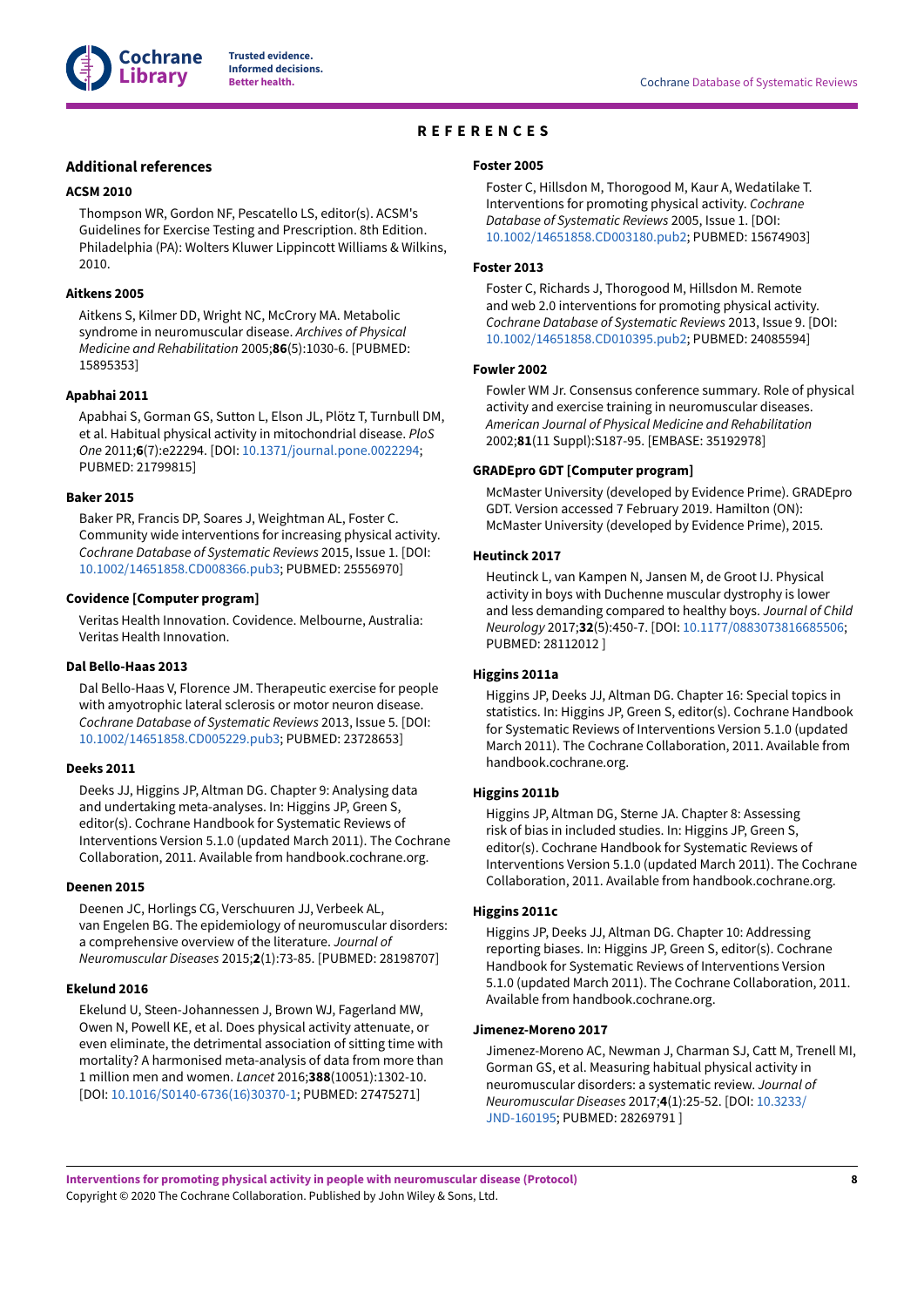

**Trusted evidence.**<br>Informed decisions.

#### <span id="page-11-0"></span>**Kilmer 2005**

Kilmer DD, Zhao HH. Obesity, physical activity, and the metabolic syndrome in adult neuromuscular disease.  **Physical Medicine and Rehabilitation Clinics of North America** 2005;**16**(4):1053-62. [PUBMED: 16214059 ]

#### <span id="page-11-11"></span>**McCrory 1998**

McCrory MA, Kim HR, Wright NC, Lovelady CA, Aitkens S, Kilmer DD. Energy expenditure, physical activity, and body composition of ambulatory adults with hereditary neuromu cular di ea e. *Ame ican Jou nal of Clinical Nut ition*  1998;**67**(6):1162-9. [PUBMED: 9625089]

#### <span id="page-11-1"></span>**McDonald 2002**

McDonald CM. Physical activity, health impairments, and disability in neuromuscular disease. American Journal of *Physical Medicine and Rehabilitation* 2002;**81**(Suppl):S108-20. [PUBMED: 12409816 ]

#### <span id="page-11-6"></span>**MDUK 2014**

Muscular Dystrophy UK. Exercise advice for adults with musclewasting conditions. www.musculardystrophyuk.org/wp-(accessed 17 February 2020). content/uploads/2015/05/Exercise-advice-for-adults.pdf

#### <span id="page-11-2"></span>**Phillips 2009**

Phillips M, Flemming N, Kastas T. An exploratory study of physical activity and perceived barriers to exercise in ambulant people with neuromuscular disease compared with unaffected control . *Clinical Rehabilitation* 2009;**23**(8):746-55. [PUBMED: 19506002]

#### <span id="page-11-12"></span>**Quinlivan 2011**

Quinlivan R, Vissing J, Hilton-Jones D, Buckley J. Physical training for McArdle di ea e. *Coch ane Database of Systematic Reviews* 2011, Issue 12. [DOI: [10.1002/14651858.CD007931.pub2](https://doi.org/10.1002%2F14651858.CD007931.pub2); PUBMED: 22161416]

#### <span id="page-11-3"></span>**Ramdharry 2017**

Ramdharry GM, Pollard AJ, Grant R, Dewar EL, Laurá M, Moore SA, et al. A study of physical activity comparing people with Charcot-Marie-Tooth disease to normal control  ubject . *Disability and Rehabilitation* 2017;**39**(17):1753-8. [DOI: [10.1080/09638288.2016.1211180;](https://doi.org/10.1080%2F09638288.2016.1211180) PUBMED: 27684376]

#### <span id="page-11-16"></span> **Review Manager 2014 [Computer program]**

 The Nordic Cochrane Centre, The Cochrane Collaboration. Review Manager 5 (RevMan 5). Version 5.3. Copenhagen: The Nordic Cochrane Centre, The Cochrane Collaboration, 2014.

#### <span id="page-11-7"></span>**Ric ards 2013a**

Richards J, Hillsdon M, Thorogood M, Foster C. Faceto-face interventions for promoting physical activity. *Cochrane Database of Systematic Reviews* 2013, Issue 9. [DOI: [10.1002/14651858.CD010392.pub2](https://doi.org/10.1002%2F14651858.CD010392.pub2); PUBMED: 24085592]

#### <span id="page-11-8"></span>**Richards 2013b**

Richards J, Thorogood M, Hillsdon M, Foster C. Face-to-face versus remote and web 2.0 interventions for promoting physical activity. Cochrane Database of Systematic Reviews 2013, Issue 9. [DOI: [10.1002/14651858.CD010393.pub2](https://doi.org/10.1002%2F14651858.CD010393.pub2); PUBMED: 24085593]

#### <span id="page-11-17"></span>**Sc ünemann 2011a**

l,  $\overline{a}$ Schünemann HJ, Oxman AD, Higgins JP, Vist GE, Glasziou P, Guyatt GH. Chapter 11: Presenting results and 'Summary of findings' tables. In: Higgins JP, Green S, editor(s). Cochrane Handbook for Systematic Reviews of Interventions Version 5.1.0 (updated March 2011). The Cochrane Collaboration, 2011. Available from handbook.cochrane.org.

#### <span id="page-11-18"></span>Schünemann 2011b

l,  $\overline{a}$ Schünemann HJ, Oxman AD, Vist GE, Higgins JP, Deeks JJ, Glasziou P, et al. Chapter 12: Interpreting results and drawing conclusions. In: Higgins JP, Green S, editor(s). Cochrane Handbook for Systematic Reviews of Interventions Version 5.1.0 (updated March 2011). The Cochrane Collaboration, 2011. Available from handbook.cochrane.org.

### <span id="page-11-14"></span>**Slade 2016**

 $\ddot{\phantom{0}}$ Slade SC, Dionne CE, Underwood M, Buchbinder R, Beck B, Bennell K, et al. Consensus on Exercise Reporting Template (CERT): modified Delphi study. *Physical Therapy* 2016;**96**(10):1514-24. [DOI: [10.2522/ptj.20150668](https://doi.org/10.2522%2Fptj.20150668)]

#### <span id="page-11-15"></span>**Stoyanov 2015**

 $\ddot{\phantom{0}}$  Stoyanov SR, Hides L, Kavanagh DJ, Zelenko O, Tjondronegoro D, Mani M. Mobile app rating scale: a new tool for assessing the quality of health mobile apps. *Journal of Medical Internet Research mHealth and uHealth* 2015;3(1):e27. [DOI: [10.2196/mhealth.3422\]](https://doi.org/10.2196%2Fmhealth.3422)

#### <span id="page-11-13"></span>**The EQUATOR Network**

 $\overline{a}$  $\ddot{\phantom{0}}$ The EQUATOR Network. The TIDieR (Template for Intervention Description and Replication) Checklist. www.equatornetwork.org/wp-content/uploads/2014/03/TIDieR-Checklist-PDF.pdf (accessed 20 December 2019).

#### <span id="page-11-4"></span>**Voet 2013**

 Voet NB, van der Kooi EL, Riphagen II, Lindeman E, van Engelen BG, Geurts AC. Strength training and aerobic exercise training for muscle disease. *Cochrane Database of Systematic Reviews* 2013, Issue 7. [DOI: [10.1002/14651858.CD003907.pub4;](https://doi.org/10.1002%2F14651858.CD003907.pub4) PUBMED: 23835682]

#### <span id="page-11-9"></span>**Warburton 2006**

Warburton DE, Nicol CW, Bredin SS. Health benefits of physical activity: the evidence. *CMAJ : Canadian Medical Association Jou nal* 2006;**174**(6):801-9. [PUBMED: 16534088]

#### <span id="page-11-10"></span>**Warburton 2017**

Warburton DE, Bredin SS. Health benefits of physical activity: a systematic review of current systematic reviews. Current *Opinion in Ca diology* 2017;**32**(5):541-56. [DOI: [10.1097/](https://doi.org/10.1097%2FHCO.0000000000000437) [HCO.0000000000000437\]](https://doi.org/10.1097%2FHCO.0000000000000437)

#### <span id="page-11-5"></span>**White 2004**

White CM, Pritchard J, Turner-Stokes L. Exercise for people with peripheral neuropathy. *Coch ane Database of Systematic Reviews* 2004, Issue 4. [DOI: [10.1002/14651858.CD003904.pub2;](https://doi.org/10.1002%2F14651858.CD003904.pub2) PUBMED: 15495069]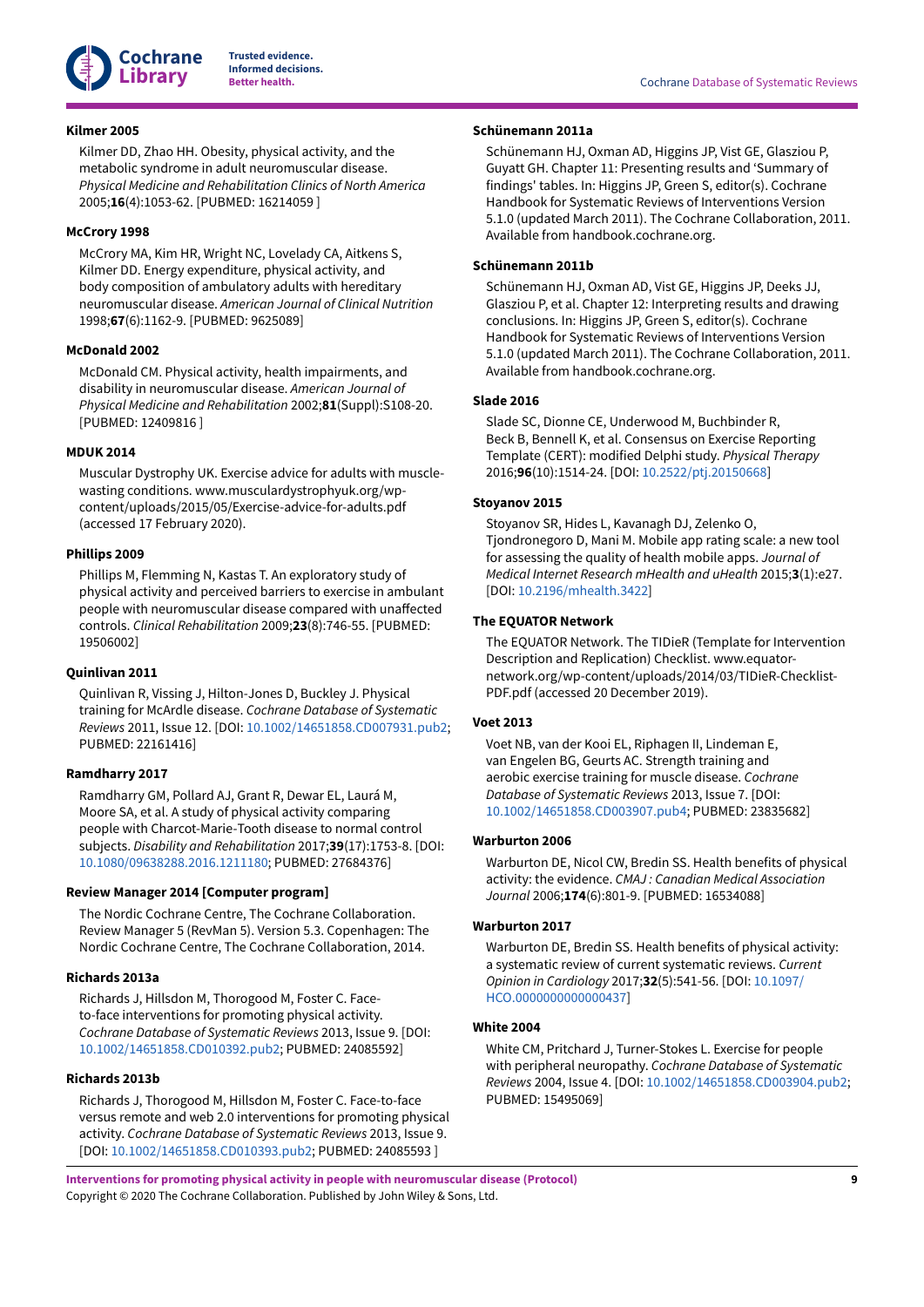

**Trusted evidence.**<br>Informed decisions.

World Health Organization. Global Recommendations on Physical Activity for Health. Geneva: WHO Press, 2010. [ISBN: 978 92 4 159 997 9] with neuromu cular di ea e. *Fizyote api Rehabilitasyon* 

#### <span id="page-12-3"></span>**WHO 2018**

World Health Organization. Physical activity fact sheet. www.who.int/mediacentre/factsheets/fs385/en/ (accessed 17 February 2020).

#### <span id="page-12-0"></span>**A P P E N D I C E S**

#### <span id="page-12-4"></span>Appendix 1. Cochrane Neuromuscular Specialised Register (CRSWeb) search strategy

#6 (myastheni\* or (lambert and eaton and syndrome\*)):AB,EH,EMT,KW,KY,MH,TI AND INREGISTER #15 "motoneuron disease\*" or "motoneurone disease\*" AND INREGISTER #16 "motorneuron disease\*" or "motorneurone disease\*" AND INREGISTER #18 "amyotrophic lateral sclerosis" AND INREGISTER or myophosphorylase):AB,EH,EMT,KW,KY,MH,TI AND INREGISTER "neuromuscular disorder\*" or myopath\* or dystroph\* or myotoni\* or myositis):AB,EH,EMT,KW,KY,MH,TI AND INREGISTER #28 ("peripheral neuropath\*" or polyneuropath\* or "peripheral nerve\*"):AB,EH,EMT,KW,KY,MH,TI AND INREGISTER #30 ("neuromuscular junction" NEAR3 (disease or diseases or disorder or disorders)):AB,EH,EMT,KW,KY,MH,TI AND INREGISTER #39 (neuropath\*):AB,EH,EMT,KW,KY,MH,TI AND INREGISTER #42 (demyelin\*):AB,EH,EMT,KW,KY,MH,TI AND INREGISTER #43 (Inflammatory NEAR2 (polyradiculoneuropath\* or polyneuropath\* or mononeuropath\*)):AB,EH,EMT,KW,KY,MH,TI AND INREGISTER #1 MESH DESCRIPTOR Neuromuscular Diseases AND INREGISTER #2 MESH DESCRIPTOR Muscular Atrophy AND INREGISTER #3 MESH DESCRIPTOR Muscular Dystrophies EXPLODE ALL AND INREGISTER #4 MESH DESCRIPTOR Myositis AND INREGISTER #5 MESH DESCRIPTOR Myotonia AND INREGISTER #7 MESH DESCRIPTOR Peripheral Nervous System Diseases AND INREGISTER #8 MESH DESCRIPTOR Polyneuropathies EXPLODE ALL AND INREGISTER #9 MESH DESCRIPTOR Peripheral Nerves AND INREGISTER #10 MESH DESCRIPTOR Neuritis AND INREGISTER #11 MESH DESCRIPTOR Neuromuscular Junction Diseases AND INREGISTER #12 MESH DESCRIPTOR Motor Neuron Disease EXPLODE ALL AND INREGISTER #13 MeSH DESCRIPTOR Motor Neuron Disease Explode All AND INREGISTER #14 "motor neuron disease\*" or "motor neurone disease\*" AND INREGISTER #17 "charcot disease" AND INREGISTER #19 als:ti or als:ab or mnd:ti or mnd:ab AND INREGISTER #20 MESH DESCRIPTOR Glycogen Storage Disease Type V AND INREGISTER #21 (McArdle\* or "Glycogen Storage Disease Type V" or "Glycogen Storage Disease Type 5" or GSDV or "muscle phosphorylase" deficiency #22 MESH DESCRIPTOR Glycogen Phosphorylase, Muscle Form AND INREGISTER #23 ("Glycogen Phosphorylase" NEAR3 "Muscle Form"):AB,EH,EMT,KW,KY,MH,TI AND INREGISTER #24 MESH DESCRIPTOR Muscular Diseases EXPLODE ALL AND INREGISTER #25 ("muscle disease\*" or "muscle disorder\*" or "muscular disease\*" or "muscular disorder\*" or "neuromuscular disease\*" or #26 (myopathy or "muscle fibre" or "muscle fiber"):AB,EH,EMT,KW,KY,MH,TI AND INREGISTER #27 ("muscular dystroph\*" or "muscular atrophy" or myositis or myotonia):AB,EH,EMT,KW,KY,MH,TI AND INREGISTER #29 (neuritis or polyradiculopathy or polyradiculoneuropathy or polyradiculoneuritis or polyneuritis):AB,EH,EMT,KW,KY,MH,TI AND INREGISTER #31 MESH DESCRIPTOR paraproteinemias AND INREGISTER #32 MESH DESCRIPTOR alcoholism AND INREGISTER #33 MESH DESCRIPTOR Paraneoplastic Syndromes AND INREGISTER #34 MESH DESCRIPTOR Paraneoplastic Syndromes, Nervous System AND INREGISTER #35 MESH DESCRIPTOR Pain EXPLODE ALL AND INREGISTER #36 (pain or painful or chemically or toxicity):AB,EH,EMT,KW,KY,MH,TI AND INREGISTER #37 #31 OR #32 OR #33 OR #34 OR #35 OR #36 AND INREGISTER #38 MESH DESCRIPTOR Peripheral Nervous System Diseases AND INREGISTER #40 #38 OR #39 AND INREGISTER #41 #37 AND #40 AND INREGISTER #44 #42 AND #43 AND INREGISTER #45 MESH DESCRIPTOR Polyradiculoneuropathy AND INREGISTER

Interventions for promoting physical activity in people with neuromuscular disease (Protocol) Copyright © 2020 The Cochrane Collaboration. Published by John Wiley & Sons, Ltd.

### <span id="page-12-2"></span>**WHO 2010 Öksüz 2011**

<span id="page-12-1"></span> $\ddot{\phantom{0}}$ Öksüz Ç, Akel BS, Bumin G. Effect of occupational therapy on activity level and occupational performance in patients 2011;**22**(3):231-9. [EMBASE: 365493900]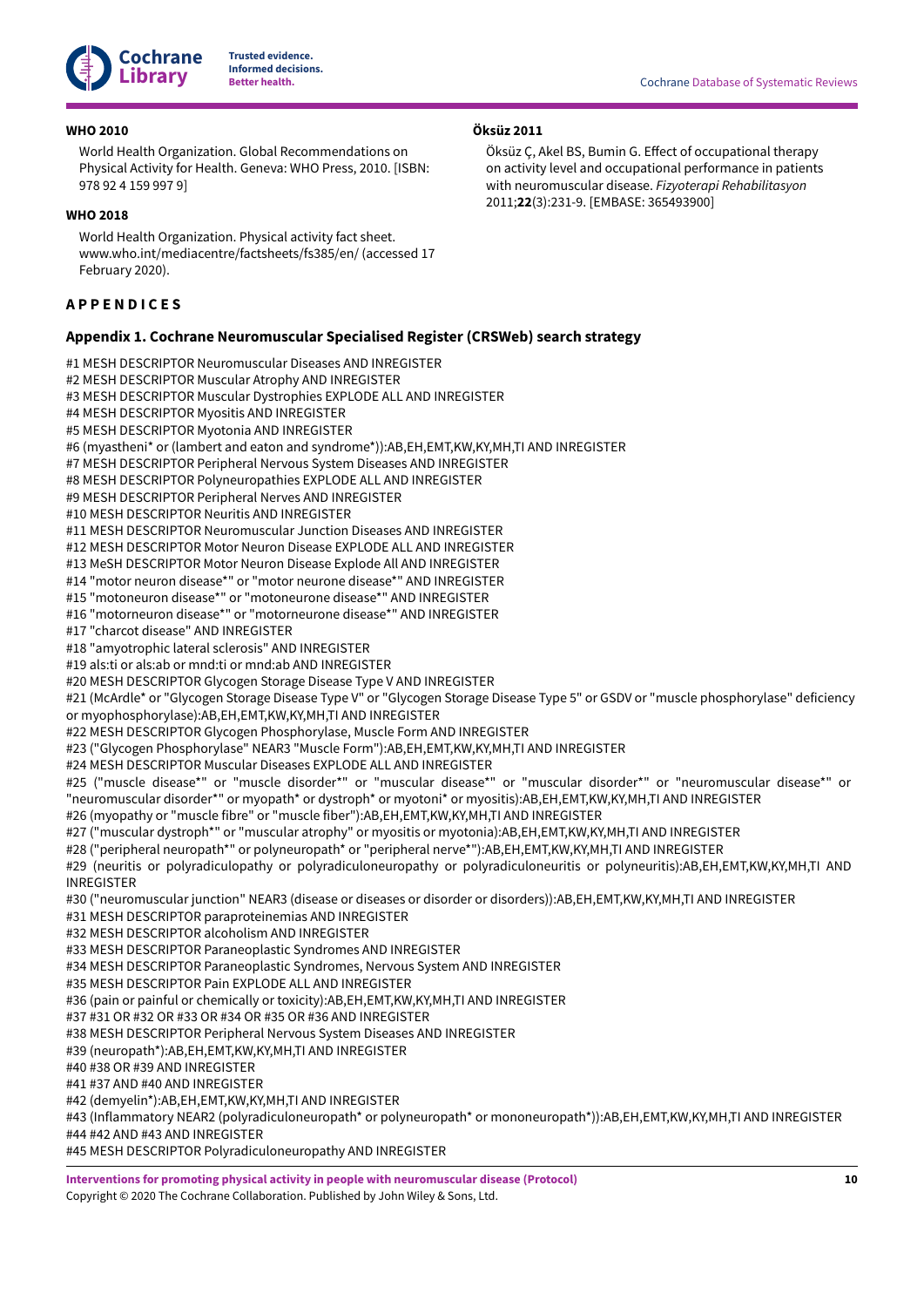

#46 (polyradiculoneuritis or (guillain NEAR2 barre)):AB,EH,EMT,KW,KY,MH,TI AND INREGISTER #61 (borrelia\*):AB,EH,EMT,KW,KY,MH,TI AND INREGISTER #69 ("cervical pondylotic radiculopath\*"):AB,EH,EMT,KW,KY,MH,TI AND INREGISTER #70 (lumbo acral near radiculopath\*):AB,EH,EMT,KW,KY,MH,TI AND INREGISTER #91 "ambulatory care" or "behaviour therapy" or "behavior therapy" AND INREGISTER #47 MESH DESCRIPTOR Polyradiculoneuropathy, Chronic Inflammatory Demyelinating AND INREGISTER #48 ("chronic inflammatory demyelinating polyradiculoneuropathy"):AB,EH,EMT,KW,KY,MH,TI AND INREGISTER #49 (multifocal NEAR neuropath\*):AB,EH,EMT,KW,KY,MH,TI AND INREGISTER #50 (paraprot\* NEAR neuropath\*):AB,EH,EMT,KW,KY,MH,TI AND INREGISTER #51 MESH DESCRIPTOR POEMS Syndrome AND INREGISTER #52 (poems NEAR2 syndrome):AB,EH,EMT,KW,KY,MH,TI AND INREGISTER #53 MESH DESCRIPTOR Amyloid Neuropathies EXPLODE ALL AND INREGISTER #54 (amyloid NEAR neuropath\*):AB,EH,EMT,KW,KY,MH,TI AND INREGISTER #55 MESH DESCRIPTOR Hereditary Sensory and Motor Neuropathy AND INREGISTER #56 MESH DESCRIPTOR Hereditary Sensory and Autonomic Neuropathies AND INREGISTER #57 (hereditary NEAR neuropath\*):AB,EH,EMT,KW,KY,MH,TI AND INREGISTER #58 (toxic NEAR neuropath\*):AB,EH,EMT,KW,KY,MH,TI AND INREGISTER #59 (("drug induced" or "chemically induced") NEAR neuropath\*):AB,EH,EMT,KW,KY,MH,TI AND INREGISTER #60 (alcohol\* NEAR neuropath\*):AB,EH,EMT,KW,KY,MH,TI AND INREGISTER #62 (herpes NEAR zoster):AB,EH,EMT,KW,KY,MH,TI AND INREGISTER #63 (diabetic NEAR neuropath\*):AB,EH,EMT,KW,KY,MH,TI AND INREGISTER #64 (vasculiti\* NEAR neuropath\*):AB,EH,EMT,KW,KY,MH,TI AND INREGISTER #65 (Brachial NEAR neuritis):AB,EH,EMT,KW,KY,MH,TI AND INREGISTER #66 (neuralgic NEAR amyotroph\*):AB,EH,EMT,KW,KY,MH,TI AND INREGISTER #67 (radiation NEAR plexopath\*):AB,EH,EMT,KW,KY,MH,TI AND INREGISTER #68 MESH DESCRIPTOR Brachial Plexus Neuropathies EXPLODE ALL AND INREGISTER #71 (Bell\* NEAR pals\*):AB,EH,EMT,KW,KY,MH,TI AND INREGISTER #72 MESH DESCRIPTOR Facial Paralysis AND INREGISTER #73 #72 AND pals\*:AB,EH,EMT,KW,KY,MH,TI AND INREGISTER #74 ("cranial nerve\*" NEAR pals\*):AB,EH,EMT,KW,KY,MH,TI AND INREGISTER #75 (trigeminal NEAR neuralgia):AB,EH,EMT,KW,KY,MH,TI AND INREGISTER #76 MESH DESCRIPTOR Peripheral Nervous System Neoplasms AND INREGISTER #77 MESH DESCRIPTOR Peripheral Nervous System Neoplasms EXPLODE ALL AND INREGISTER #78 MESH DESCRIPTOR Neuralgia AND INREGISTER #79 #78 and (herpes or herpetic):AB,EH,EMT,KW,KY,MH,TI AND INREGISTER #80 MESH DESCRIPTOR Neuritis AND INREGISTER #81 MESH DESCRIPTOR Brachial Plexus AND INREGISTER #82 #80 AND #81 AND INREGISTER #83 MESH DESCRIPTOR Peripheral Nervous System Diseases WITH QUALIFIER RH AND INREGISTER #84 #1 OR #2 OR #3 OR #4 OR #5 OR #6 OR #7 OR #8 OR #9 OR #10 OR #11 OR #12 OR #13 OR #14 OR #15 OR #16 OR #17 OR #18 OR #19 OR #20 OR #21 OR #22 OR #23 OR #24 OR #25 OR #26 OR #27 OR #28 OR #29 OR #30 OR #41 OR #44 OR #45 OR #46 OR #47 OR #48 OR #49 OR #50 OR #51 OR #52 OR #53 OR #54 OR #55 OR #56 OR #57 OR #58 OR #59 OR #60 OR #61 OR #62 OR #63 OR #64 OR #65 OR #66 OR #67 OR #68 OR #69 OR #70 OR #71 OR #73 OR #74 OR #75 OR #76 OR #77 OR #79 OR #82 OR #83 AND INREGISTER #85 "circuit based exercise" AND INREGISTER #86 MESH DESCRIPTOR exercise therapy EXPLODE ALL AND INREGISTER #87 MESH DESCRIPTOR Physical Education and Training AND INREGISTER #88 MESH DESCRIPTOR Sports AND INREGISTER #89 MESH DESCRIPTOR exercise AND INREGISTER #90 (aerobic NEAR3 exercise) or (aerobic NEAR3 training) or aerobics AND INREGISTER #92 "circuit training" or "cognitive therapy" or cycling or dance or dancing AND INREGISTER #93 "endurance exercise\* or endurance training" or "exercise therapy" or "exercise training" or "exercise program\*" AND INREGISTER #94 physical\* NEAR5 (fit\* or train\* or activ\* or endur\* or exertion) AND INREGISTER #95 "activity tracking" or pedometer or pedometry or accelerometer or accelerometry AND INREGISTER #96 "muscle exercise" or "excessive training" AND INREGISTER #97 "fitness training" or "functional activity" or "physical education" AND INREGISTER #98 gait or "health training" or "health promotion" or "activities of daily living" or "patient education" AND INREGISTER #99 jog or jogging or running or kinesiotherapy or lifestyle or "life style" AND INREGISTER #100 MESH DESCRIPTOR Physical Therapy Modalities EXPLODE ALL AND INREGISTER #101 "physical therapy" or physiotherapy or "physical train\*" AND INREGISTER #102 "resistive exercise" or "resistive training" or rowing or swim or swimming AND INREGISTER #103 " strength training" or " resistive exercise raining" or " weight training" AND INREGISTER #104 "training program" or "training programme" or treadmill or bicycle or yoga AND INREGISTER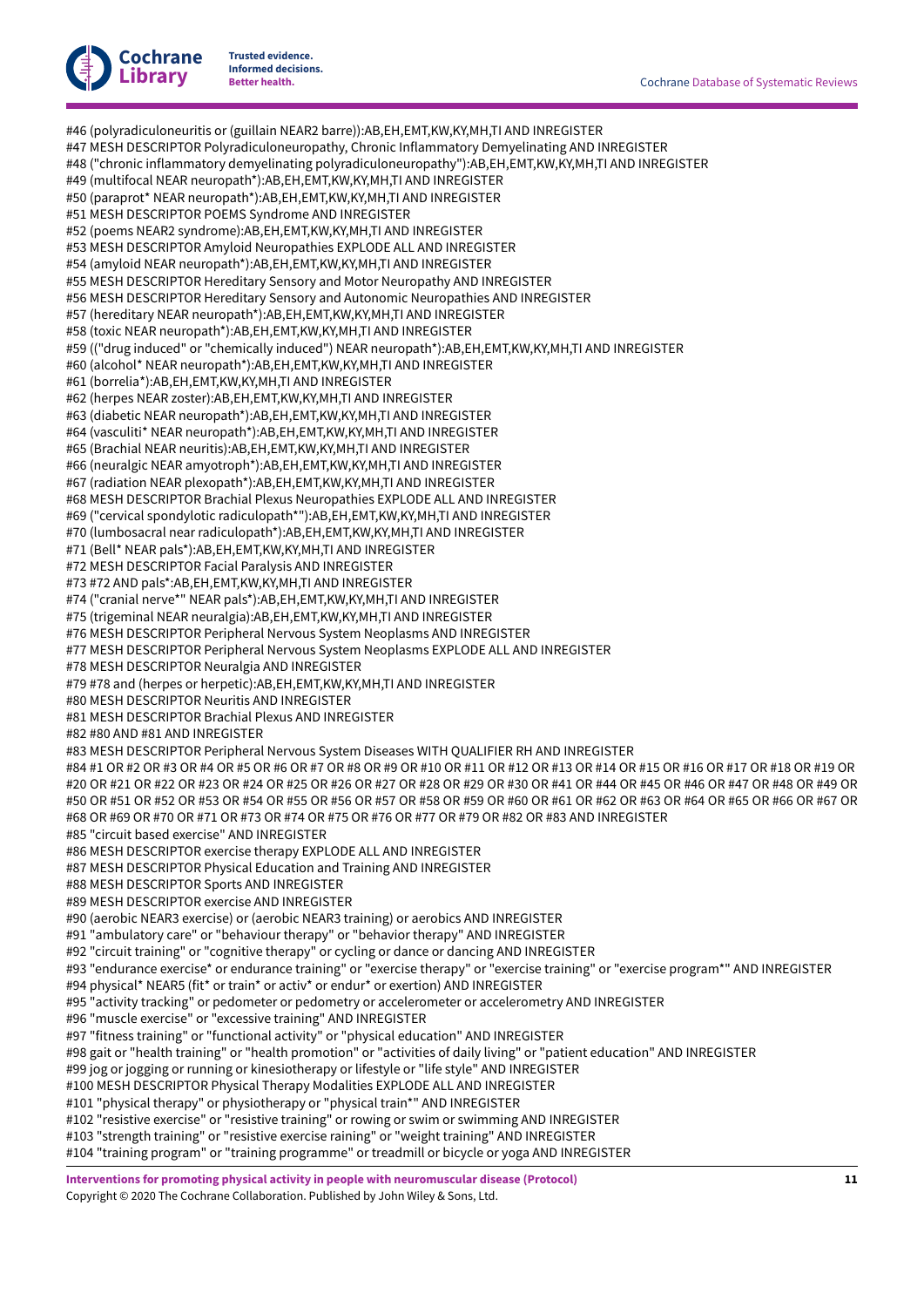

#105 MESH DESCRIPTOR Health Education AND INREGISTER

#106 MESH DESCRIPTOR Primary Prevention AND INREGISTER

#107 MESH DESCRIPTOR Health Promotion AND INREGISTER #108 MESH DESCRIPTOR Cognitive Therapy AND INREGISTER

#109 MESH DESCRIPTOR Primary Health Care AND INREGISTER

#110 MESH DESCRIPTOR Workplace AND INREGISTER

#111 promot\* NEAR3 (health or activity or exercise) AND INREGISTER

#112 educat\* NEAR3 (health or activity or exercise) AND INREGISTER

#113 rehabilitation AND INREGISTER

#114 therapy NEAR2 (pool or aqua or aquatic or equine of riding) AND INREGISTER

#115 therapies NEAR2 (pool or aqua or aquatic or equine of riding) AND INREGISTER

#116 hydrotherapy or horseback or "wheelchair sport\*" or "video gam\*" AND INREGISTER

#117 #85 OR #86 OR #87 OR #88 OR #89 OR #90 OR #91 OR #92 OR #93 OR #94 OR #95 OR #96 OR #97 OR #98 OR #99 OR #100 OR #101 OR #102 OR #103 OR #104 OR #105 OR #106 OR #107 OR #108 OR #109 OR #110 OR #111 OR #112 OR #113 OR #114 OR #115 OR #116 AND INREGISTER #118 #117 AND #84 AND INREGISTER

#119 ("carpal tunnel" or fibromyalgia or ciatica or "low back pain" or "chronic fatigue yndrome"):ti AND INREGISTER

#120 "re piratory mu cle" or "pelvic floor" AND INREGISTER

#121 #118 NOT (#119 or #120) AND INREGISTER

### <span id="page-14-0"></span>**Appendix 2. CENTRAL (CRSWeb) search strategy**

#6 (myastheni\* or (lambert and eaton and syndrome\*)):AB,EH,EMT,KW,KY,MH,TI AND INREGISTER #15 "motoneuron disease\*" or "motoneurone disease\*" AND INREGISTER #16 "motorneuron disease\*" or "motorneurone disease\*" AND INREGISTER #18 "amyotrophic lateral sclerosis" AND INREGISTER or myopho phoryla e):AB,EH,EMT,KW,KY,MH,TI AND INREGISTER "neuromuscular disorder\*" or myopath\* or dystroph\* or myotoni\* or myositis):AB,EH,EMT,KW,KY,MH,TI AND INREGISTER #28 ("peripheral neuropath\*" or polyneuropath\* or "peripheral nerve\*"):AB,EH,EMT,KW,KY,MH,TI AND INREGISTER #30 ("neuromuscular junction" NEAR3 (disease or diseases or disorder or disorders)):AB,EH,EMT,KW,KY,MH,TI AND INREGISTER #1 MESH DESCRIPTOR Neuromuscular Diseases AND INREGISTER #2 MESH DESCRIPTOR Muscular Atrophy AND INREGISTER #3 MESH DESCRIPTOR Muscular Dystrophies EXPLODE ALL AND INREGISTER #4 MESH DESCRIPTOR Myositis AND INREGISTER #5 MESH DESCRIPTOR Myotonia AND INREGISTER #7 MESH DESCRIPTOR Peripheral Nervous System Diseases AND INREGISTER #8 MESH DESCRIPTOR Polyneuropathies EXPLODE ALL AND INREGISTER #9 MESH DESCRIPTOR Peripheral Nerves AND INREGISTER #10 MESH DESCRIPTOR Neuritis AND INREGISTER #11 MESH DESCRIPTOR Neuromuscular Junction Diseases AND INREGISTER #12 MESH DESCRIPTOR Motor Neuron Disease EXPLODE ALL AND INREGISTER #13 MeSH DESCRIPTOR Motor Neuron Disease Explode All AND INREGISTER #14 "motor neuron disease\*" or "motor neurone disease\*" AND INREGISTER #17 "charcot disease" AND INREGISTER #19 als:ti or als:ab or mnd:ti or mnd:ab AND INREGISTER #20 MESH DESCRIPTOR Glycogen Storage Disease Type V AND INREGISTER #21 (McArdle\* or "Glycogen Storage Disease Type V" or "Glycogen Storage Disease Type 5" or GSDV or "muscle phosphorylase" deficiency #22 MESH DESCRIPTOR Glycogen Phosphorylase, Muscle Form AND INREGISTER #23 ("Glycogen Phosphorylase" NEAR3 "Muscle Form"):AB,EH,EMT,KW,KY,MH,TI AND INREGISTER #24 MESH DESCRIPTOR Muscular Diseases EXPLODE ALL AND INREGISTER #25 ("muscle disease\*" or "muscle disorder\*" or "muscular disease\*" or "muscular disorder\*" or "neuromuscular disease\*" or #26 (myopathy or "muscle fibre" or "muscle fiber"):AB,EH,EMT,KW,KY,MH,TI AND INREGISTER #27 ("muscular dystroph\*" or "muscular atrophy" or myositis or myotonia):AB,EH,EMT,KW,KY,MH,TI AND INREGISTER #29 (neuritis or polyradiculopathy or polyradiculoneuropathy or polyradiculoneuritis or polyneuritis):AB,EH,EMT,KW,KY,MH,TI AND INREGISTER #31 MESH DESCRIPTOR paraproteinemias AND INREGISTER #32 MESH DESCRIPTOR alcoholism AND INREGISTER #33 MESH DESCRIPTOR Paraneoplastic Syndromes AND INREGISTER #34 MESH DESCRIPTOR Paraneoplastic Syndromes, Nervous System AND INREGISTER #35 MESH DESCRIPTOR Pain EXPLODE ALL AND INREGISTER #36 (pain or painful or chemically or toxicity):AB,EH,EMT,KW,KY,MH,TI AND INREGISTER #37 #31 OR #32 OR #33 OR #34 OR #35 OR #36 AND CENTRAL:TARGET

#38 MESH DESCRIPTOR Peripheral Nervous System Diseases AND INREGISTER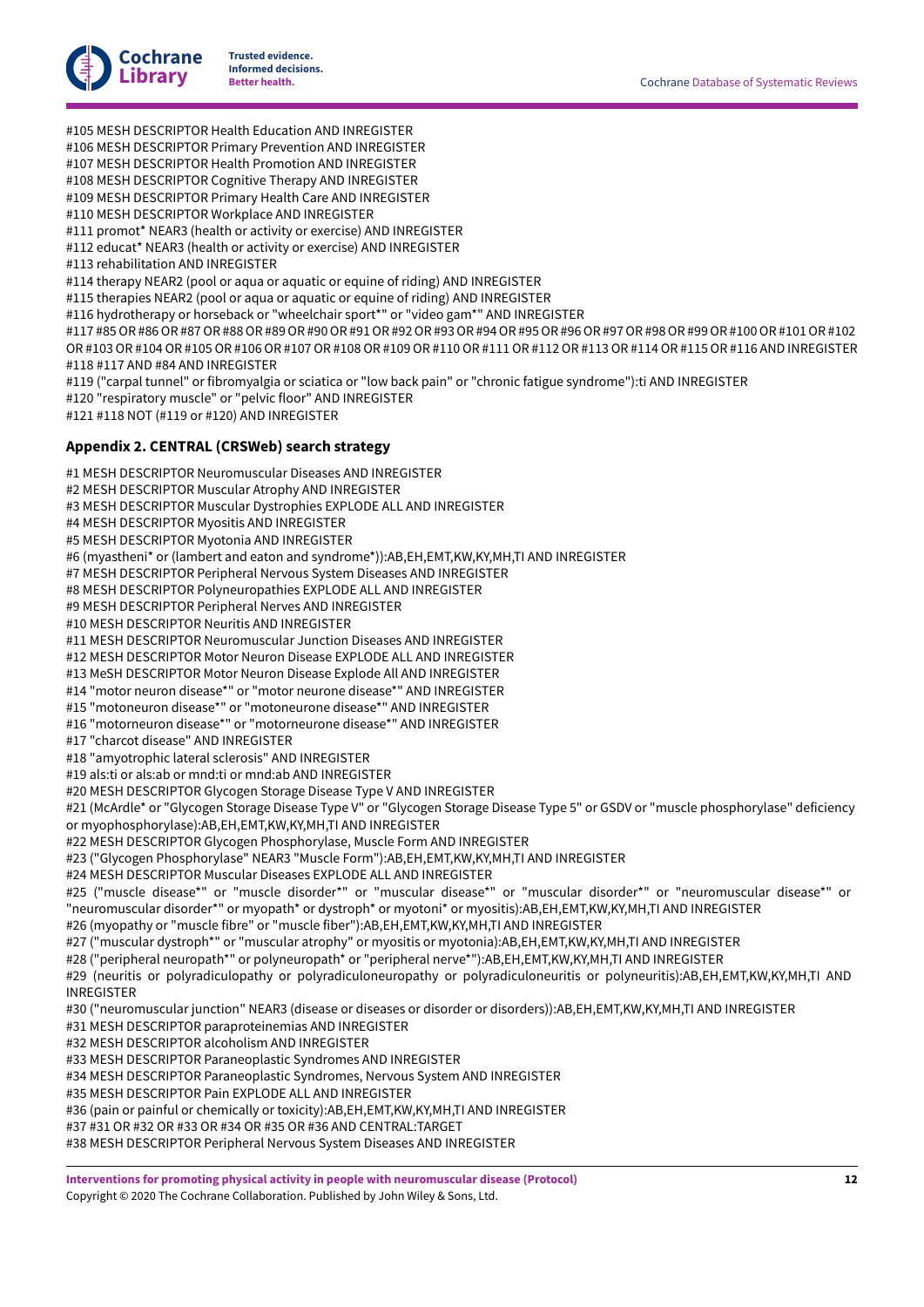

 #39 (neuropath\*):AB,EH,EMT,KW,KY,MH,TI AND INREGISTER #42 (demyelin\*):AB,EH,EMT,KW,KY,MH,TI AND INREGISTER #43 (Inflammatory NEAR2 (polyradiculoneuropath\* or polyneuropath\* or mononeuropath\*)):AB,EH,EMT,KW,KY,MH,TI AND INREGISTER #46 (polyradiculoneuritis or (guillain NEAR2 barre)):AB,EH,EMT,KW,KY,MH,TI AND INREGISTER #61 (borrelia\*):AB,EH,EMT,KW,KY,MH,TI AND INREGISTER #62 (herpes NEAR zoster):AB,EH,EMT,KW,KY,MH,TI AND INREGISTER #70 (lumbo acral near radiculopath\*):AB,EH,EMT,KW,KY,MH,TI AND INREGISTER #91 "ambulatory care" or "behaviour therapy" or "behavior therapy" AND INREGISTER #40 #38 OR #39 AND CENTRAL:TARGET #41 #37 AND #40 AND CENTRAL: TARGET #44 #42 AND #43 AND CENTRAL: TARGET #45 MESH DESCRIPTOR Polyradiculoneuropathy AND INREGISTER #47 MESH DESCRIPTOR Polyradiculoneuropathy, Chronic Inflammatory Demyelinating AND INREGISTER #48 ("chronic inflammatory demyelinating polyradiculoneuropathy"):AB,EH,EMT,KW,KY,MH,TI AND INREGISTER #49 (multifocal NEAR neuropath\*):AB,EH,EMT,KW,KY,MH,TI AND INREGISTER #50 (paraprot\* NEAR neuropath\*):AB,EH,EMT,KW,KY,MH,TI AND INREGISTER #51 MESH DESCRIPTOR POEMS Syndrome AND INREGISTER #52 (poems NEAR2 syndrome):AB,EH,EMT,KW,KY,MH,TI AND INREGISTER #53 MESH DESCRIPTOR Amyloid Neuropathies EXPLODE ALL AND INREGISTER #54 (amyloid NEAR neuropath\*):AB,EH,EMT,KW,KY,MH,TI AND INREGISTER #55 MESH DESCRIPTOR Hereditary Sensory and Motor Neuropathy AND INREGISTER #56 MESH DESCRIPTOR Hereditary Sensory and Autonomic Neuropathies AND INREGISTER #57 (hereditary NEAR neuropath\*):AB,EH,EMT,KW,KY,MH,TI AND INREGISTER #58 (toxic NEAR neuropath\*):AB,EH,EMT,KW,KY,MH,TI AND INREGISTER #59 (("drug induced" or "chemically induced") NEAR neuropath\*):AB,EH,EMT,KW,KY,MH,TI AND INREGISTER #60 (alcohol\* NEAR neuropath\*):AB,EH,EMT,KW,KY,MH,TI AND INREGISTER #63 (diabetic NEAR neuropath\*):AB,EH,EMT,KW,KY,MH,TI AND INREGISTER #64 (vasculiti\* NEAR neuropath\*):AB,EH,EMT,KW,KY,MH,TI AND INREGISTER #65 (Brachial NEAR neuritis):AB,EH,EMT,KW,KY,MH,TI AND INREGISTER #66 (neuralgic NEAR amyotroph\*):AB,EH,EMT,KW,KY,MH,TI AND INREGISTER #67 (radiation NEAR plexopath\*):AB,EH,EMT,KW,KY,MH,TI AND INREGISTER #68 MESH DESCRIPTOR Brachial Plexus Neuropathies EXPLODE ALL AND INREGISTER #69 ("cervical spondylotic radiculopath\*"):AB,EH,EMT,KW,KY,MH,TI AND INREGISTER #71 (Bell\* NEAR pals\*): AB, EH, EMT, KW, KY, MH, TI AND INREGISTER #72 MESH DESCRIPTOR Facial Paralysis AND INREGISTER #73 #72 AND pals\*:AB,EH,EMT,KW,KY,MH,TI AND CENTRAL:TARGET #74 ("cranial nerve\*" NEAR pals\*):AB,EH,EMT,KW,KY,MH,TI AND INREGISTER #75 (trigeminal NEAR neuralgia):AB,EH,EMT,KW,KY,MH,TI AND INREGISTER #76 MESH DESCRIPTOR Peripheral Nervous System Neoplasms AND INREGISTER #77 MESH DESCRIPTOR Peripheral Nervous System Neoplasms EXPLODE ALL AND INREGISTER #78 MESH DESCRIPTOR Neuralgia AND INREGISTER #79 #78 and (herpes or herpetic): AB, EH, EMT, KW, KY, MH, TI AND CENTRAL: TARGET #80 MESH DESCRIPTOR Neuritis AND INREGISTER #81 MESH DESCRIPTOR Brachial Plexus AND INREGISTER #82 #80 AND #81 AND CENTRAL:TARGET #83 MESH DESCRIPTOR Peripheral Nervous System Diseases WITH QUALIFIER RH AND INREGISTER #84 #1 OR #2 OR #3 OR #4 OR #5 OR #6 OR #7 OR #8 OR #9 OR #10 OR #11 OR #12 OR #13 OR #14 OR #15 OR #16 OR #17 OR #18 OR #19 OR #20 OR #21 OR #22 OR #23 OR #24 OR #25 OR #26 OR #27 OR #28 OR #29 OR #30 OR #41 OR #44 OR #45 OR #46 OR #47 OR #48 OR #49 OR #50 OR #51 OR #52 OR #53 OR #54 OR #55 OR #56 OR #57 OR #58 OR #59 OR #60 OR #61 OR #62 OR #63 OR #64 OR #65 OR #66 OR #67 OR #68 OR #69 OR #70 OR #71 OR #73 OR #74 OR #75 OR #76 OR #77 OR #79 OR #82 OR #83 AND CENTRAL:TARGET #85 "circuit based exercise" AND INREGISTER #86 MESH DESCRIPTOR exercise therapy EXPLODE ALL AND INREGISTER #87 MESH DESCRIPTOR Physical Education and Training AND INREGISTER #88 MESH DESCRIPTOR Sports AND INREGISTER #89 MESH DESCRIPTOR exercise AND INREGISTER #90 (aerobic NEAR3 exercise) or (aerobic NEAR3 training) or aerobics AND INREGISTER #92 "circuit training" or "cognitive therapy" or cycling or dance or dancing AND INREGISTER #93 "endurance exercise\* or endurance training" or "exercise therapy" or "exercise training" or "exercise program\*" AND INREGISTER #94 physical\* NEAR5 (fit\* or train\* or activ\* or endur\* or exertion) AND INREGISTER #95 "activity tracking" or pedometer or pedometry or accelerometer or accelerometry AND INREGISTER #96 "muscle exercise" or "excessive training" AND INREGISTER #97 "fitness training" or "functional activity" or "physical education" AND INREGISTER

Interventions for promoting physical activity in people with neuromuscular disease (Protocol)

Copyright © 2020 The Cochrane Collaboration. Published by John Wiley & Sons, Ltd.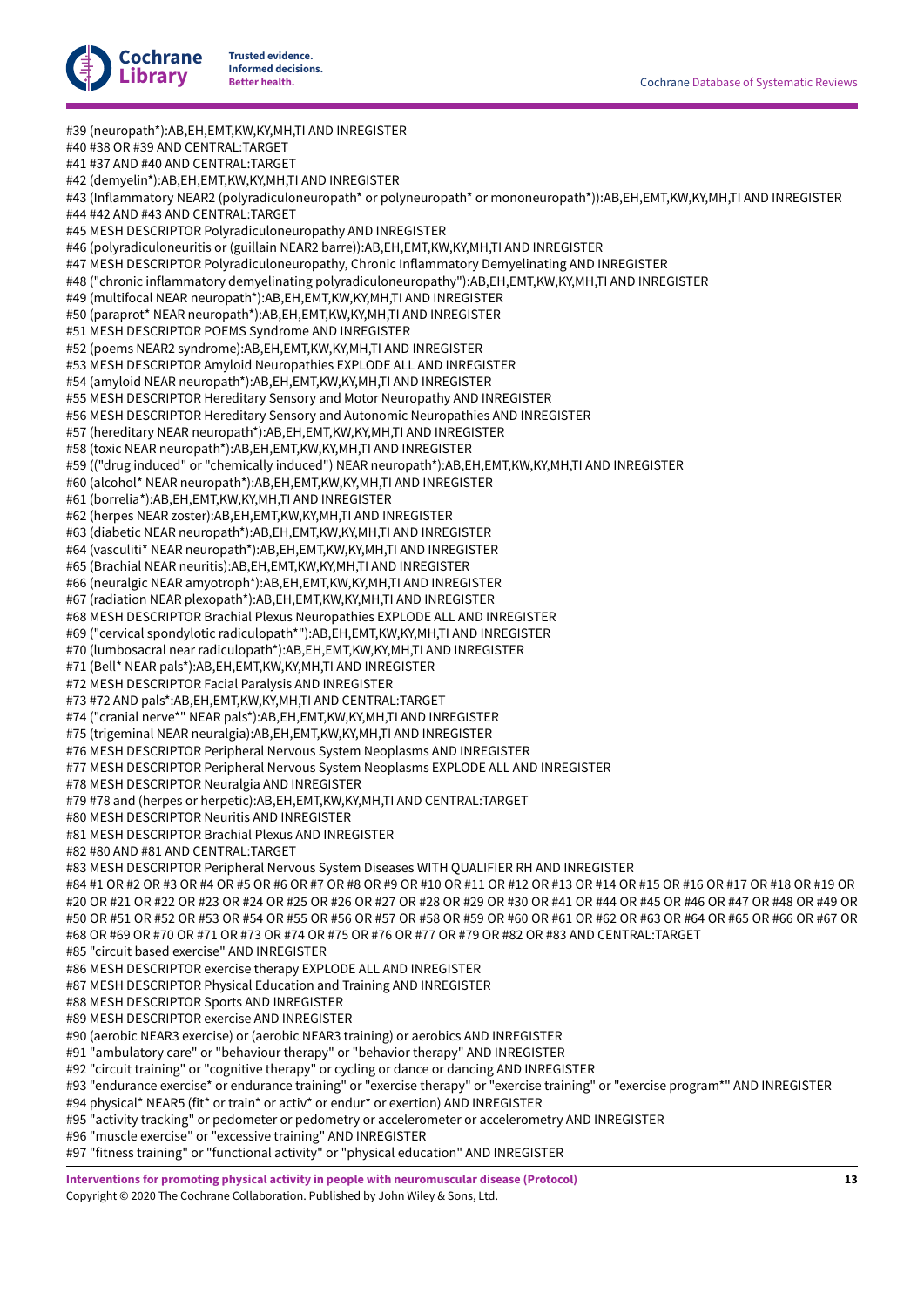

 #113 rehabilitation AND INREGISTER #116 hydrotherapy or horseback or "wheelchair sport\*" or "video gam\*" AND INREGISTER #120 "respiratory muscle" or "pelvic floor" AND CENTRAL:TARGET #98 gait or "health training" or "health promotion" or "activities of daily living" or "patient education" AND INREGISTER #99 jog or jogging or running or kinesiotherapy or lifestyle or "life style" AND INREGISTER #100 MESH DESCRIPTOR Physical Therapy Modalities EXPLODE ALL AND INREGISTER #101 "physical therapy" or physiotherapy or "physical train\*" AND INREGISTER #102 "resistive exercise" or "resistive training" or rowing or swim or swimming AND INREGISTER #103 "strength training" or "resistive exercise raining" or "weight training" AND INREGISTER #104 "training program" or "training programme" or treadmill or bicycle or yoga AND INREGISTER #105 MESH DESCRIPTOR Health Education AND INREGISTER #106 MESH DESCRIPTOR Primary Prevention AND INREGISTER #107 MESH DESCRIPTOR Health Promotion AND INREGISTER #108 MESH DESCRIPTOR Cognitive Therapy AND INREGISTER #109 MESH DESCRIPTOR Primary Health Care AND INREGISTER #110 MESH DESCRIPTOR Workplace AND INREGISTER #111 promot\* NEAR3 (health or activity or exercise) AND INREGISTER #112 educat\* NEAR3 (health or activity or exercise) AND INREGISTER #114 therapy NEAR2 (pool or aqua or aquatic or equine of riding) AND INREGISTER #115 therapies NEAR2 (pool or aqua or aquatic or equine of riding) AND INREGISTER #117 #85 OR #86 OR #87 OR #88 OR #89 OR #90 OR #91 OR #92 OR #93 OR #94 OR #95 OR #96 OR #97 OR #98 OR #99 OR #100 OR #101 OR #102 OR #103 OR #104 OR #105 OR #106 OR #107 OR #108 OR #109 OR #110 OR #111 OR #112 OR #113 OR #114 OR #115 OR #116 AND INREGISTER #118 #117 AND #84 AND CENTRAL:TARGET #119 ("carpal tunnel" or fibromyalgia or ciatica or "low back pain" or "chronic fatigue yndrome"):ti AND INREGISTER #121 #118 NOT (#119 or #120) AND CENTRAL:TARGET #122 #19 AND #121

### <span id="page-16-0"></span>Appendix 3. MEDLINE (OvidSP) search strategy

Database: Ovid MEDLINE(R) and Epub Ahead of Print, In-Process & Other Non-Indexed Citations and Daily <1946 to 30 September 2019> Search strategy:

 1 randomized controlled trial.pt. (490332) 11 Neuromuscular Diseases/ (9974) 16 (myastheni\* or (lambert and eaton and syndrome\*)).mp. (19601) 21 Neuromuscular Junction Diseases/ (196) 24 (amyotrophic lateral sclerosis or charcot disease).tw. (21549) -------------------------------------------------------------------------------- 2 controlled clinical trial.pt. (93274) 3 randomi#ed.ti,ab. (586626) 4 placebo.ab. (200983) 5 randomly.ab. (318863) 6 trial.ab. (477850) 7 groups.ab. (1958131) 8 or/1-7 (2856204) 9 exp animals/ not humans.sh. (4620140) 10 8 not 9 (2426586) 12 Muscular Atrophy/ (10584) 13 exp Muscular Dystrophies/ (25746) 14 Myositis/ (7956) 15 Myotonia/ (1170) 17 Peripheral Nervous System Diseases/ (22338) 18 exp Polyneuropathies/ (26641) 19 Peripheral Nerves/ (22709) 20 Neuritis/ (4964) 22 exp Motor Neuron Disease/ (26420) 23 (moto\*1 neuron\*1 disease\*1 or moto?neuron\*1 disease\*1).mp. (8756) 25 Glycogen Storage Disease Type V/ (623) 26 (McArdle\* or Glycogen Storage Disease Type V or Glycogen Storage Disease Type 5 or GSDV or muscle phosphorylase deficiency or myophosphorylase).mp. (1015) 27 Glycogen Phosphorylase, Muscle Form/ (317) 28 (Glycogen Phosphorylase adj3 Muscle Form).tw. (4) 29 exp Muscular Diseases/ (167711)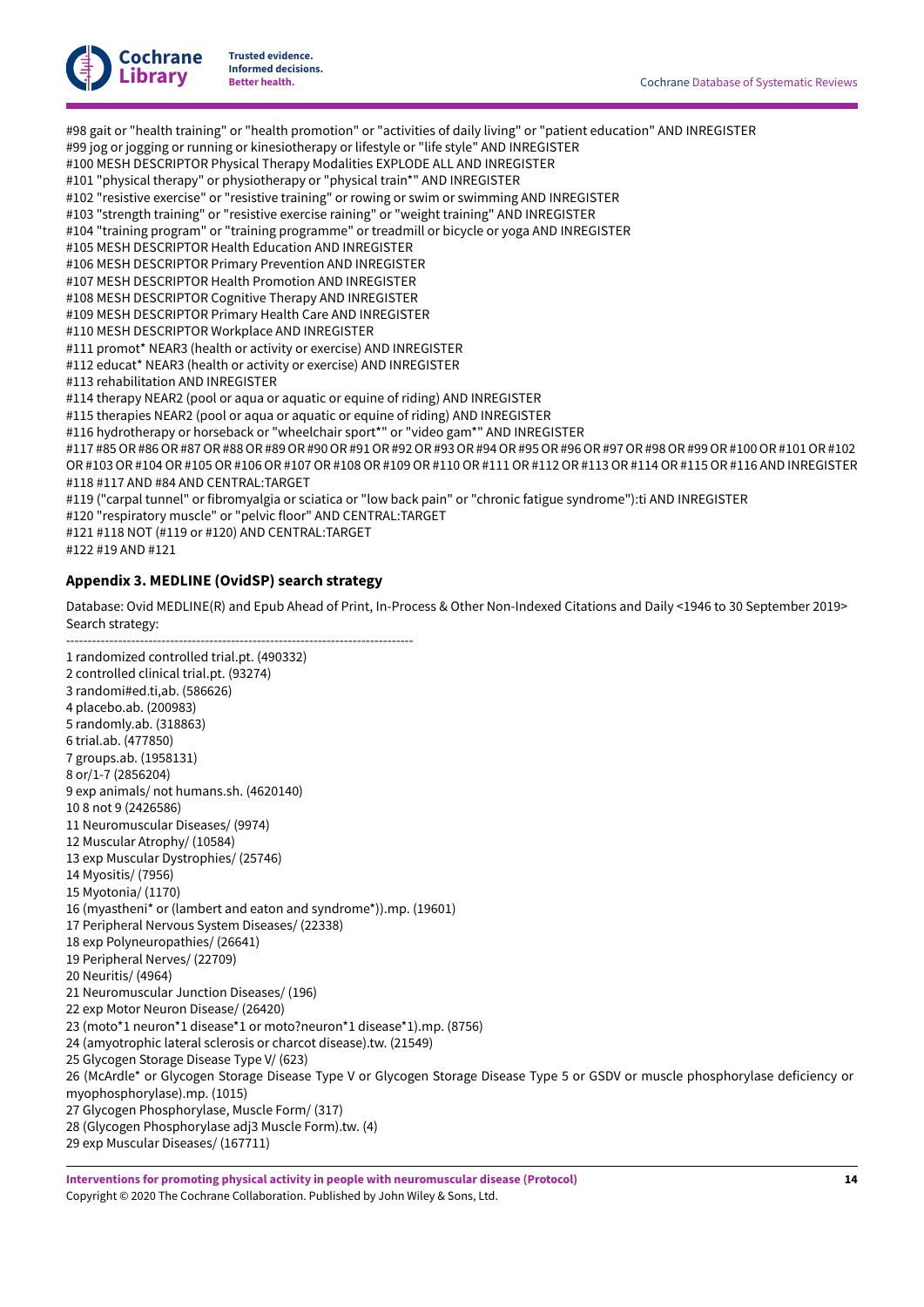disorder\* or myopath\* or dystroph\* or myotoni\* or myositis).mp. (132974) 35 (neuromuscular junction adj3 (disease\*1 or disorder\*1)).tw. (386) 36 paraproteinemias/ or alcoholism/ or Paraneoplastic Syndromes/ or exp pain/ or (pain or painful or chemically or toxicity).tw. (1262716) 40 (Inflammatory adj2 (polyradiculoneuropath\* or polyneuropath\* or mononeuropath\*)).mp. (3409) 42 Polyradiculoneuritis.mp. or Polyradiculoneuropathy/ (4084) 44 Polyradiculoneuropathy, Chronic Inflammatory Demyelinating/ or chronic inflammatory demyelinating polyradiculoneuropathy.mp. 51 "Hereditary Sensory and Motor Neuropathy"/ (1143) 66 (lumbosacral adj radiculopath\*).mp. (346) 76 Circuit-Based Exercise/ (47) 82 (ambulatory care or behavio?r therapy).mp. (96661) 30 (muscle disease\* or muscle disorder\* or muscular disease\* or muscular disorder\* or neuromuscular disease\* or neuromuscular 31 (myopathy or muscle fibre or muscle fiber).mp. (32636) 32 (muscular dystroph<sup>\*</sup> or muscular atrophy or myositis or myotonia).mp. (62751) 33 (peripheral neuropath\* or polyneuropath\* or peripheral nerve\*).tw. (67140) 34 (neuritis or polyradiculopathy or polyradiculoneuropathy or polyradiculoneuritis or polyneuritis).mp. (25964) 37 peripheral Nervous System Diseases/ or neuropath\*.mp. (149131) 38 36 and 37 (38283) 39 demyelin\*.mp. (35408) 41 39 and 40 (3239) 43 (guillain and barre).mp. (9841) (1760) 45 (multifocal and neuropath\*).mp. (1775) 46 (paraprot\* adj neuropath\*).mp. (104) 47 POEMS yndrome/ (907) 48 (poems adj syndrome).mp. (1191) 49 amyloid neuropathies/ (565) 50 (amyloid adj neuropath\*).mp. (1859) 52 "hereditary sensory and autonomic neuropathies"/ (753) 53 (heredit\* and neuropath\*).mp. (7047) 54 (toxic adj neuropath\*).mp. (293) 55 ((drug induced or chemically induced) and neuropath\*).mp. (9115) 56 (alcohol\* adj neuropath\*).mp. (226) 57 borrelia\*.mp. (12389) 58 (herpes adj zoster).mp. (14490) 59 (diabetic adj neuropath\*).mp. (17020) 60 (va culiti\* and neuropath\*).mp. (1722) 61 (Brachial adj neuritis).mp. (169) 62 (neuralgic and amyotroph\*).mp. (457) 63 (radiation and plexopath\*).mp. (222) 64 Brachial Plexus Neuritis/ (1466) 65 cervical spondylotic radiculopath\*.mp. (129) 67 (Bell\* adj pals\*).mp. (2706) 68 facial paralysis/ and pals\*.mp. (4337) 69 (cranial nerve\* adj pals\*).mp. (3036) 70 (trigeminal adj neuralgia).mp. (8191) 71 peripheral nervous system neoplasms/ (4409) 72 neuralgia/ and (herpes or herpetic).mp. (1008) 73 neuritis/ and brachial plexus/ (141) 74 peripheral nervous system diseases/rh (182) 75 or/11-35,38,41-74 (499346) 77 exp Exercise Therapy/ (47415) 78 exp "Physical education and training"/ (13280) 79 exp Sports/ (174627) 80 exp Exercise/ (183173) 81 ((aerobic adj3 exercise) or (aerobic adj3 training) or aerobics).mp. (13518) 83 (circuit training or cognitive therapy cycling or dance or dancing).mp. (6658) 84 (endurance exercise\* or endurance training or exercise therapy or exercise training or exercise program).mp. (61674) 85 (physical\* adj5 (fit\* or train\* or activ\* or endur\* or exertion\*)).tw. (134134) 86 (activity tracking or pedometer or pedometry or accelerometer or accelerometry).tw. (13436) 87 (muscle exercise or excessive training).mp. (731) 88 (physical exertion or fitness training or functional activity or physical education or physical fitness or physical endur\*).mp. (124733) 89 (gait or health training or health promotion or activities of daily living or patient education).mp. (308605)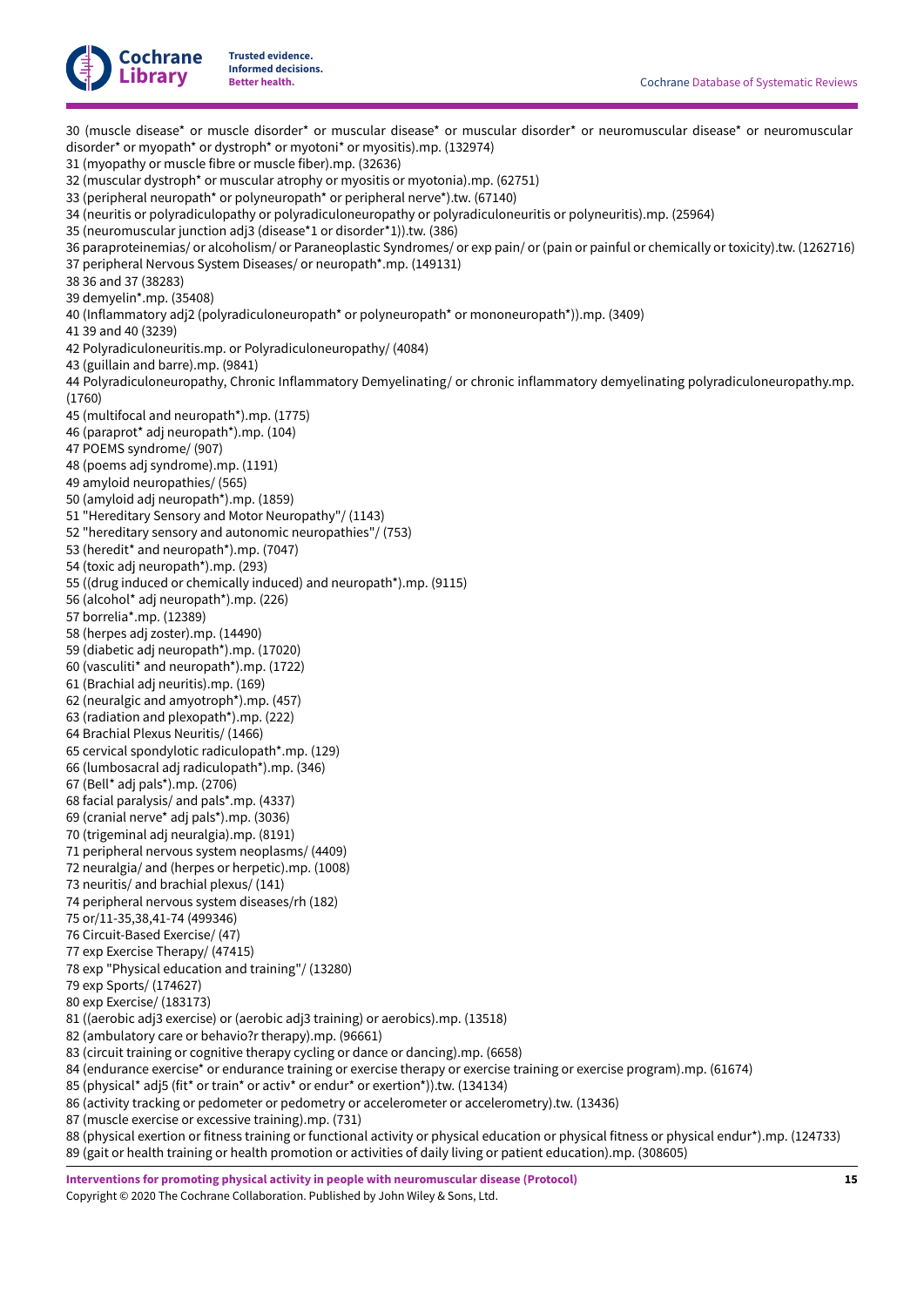

105 (hydrotherapy or horseback or wheelchair sport\*1 or video gam\*3).mp. (9858) 90 (jog or jogging or running or kinesiotherapy or lifestyle or life style or physical activit\*).mp. (271435) 91 Physical Therapy Modalities/ or (physical therapy or physiotherapy or physical train\*).mp. (65245) 92 (resistive exercise or resistive training or rowing or swim or swimming).mp. (42534) 93 ((strength or resistive exercise or weight) adj training).mp. (5803) 94 (training program or treadmill or bicycle or yoga).mp. (65839) 95 health education/ (59334) 96 patient education/ (82929) 97 primary prevention/ (17791) 98 health promotion/ (70764) 99 cognitive therapy/ (23972) 100 primary health care/ (73544) 101 workplace/ (21234) 102 ((promot\* or educat\*) adj3 (health or activity or exercise)).tw. (150611) 103 rehabilitation.tw. (148320) 104 ((pool or aqua or aquatic or equine or riding) adj2 therap\*3).mp. (577) 106 or/76-105 (1362867) 107 10 and 75 and 106 (7433) 108 (respiratory muscle or pelvic floor or incontinence).mp. (66950) 109 108 or (carpal tunnel or fibromyalgia or ciatica or low back pain).ti. (95614) 110 107 not 109 (6697) 111 110 and medline.st. (6347) 112 limit 111 to yr="2010 -Current" (3556) 113 remove duplicates from 112 (3543) 114 111 not 112 (2791) 115 remove duplicates from 114 (2786) 116 113 or 115 (6329) 117 (review or systematic review or case reports).pt. (4499391) 118 116 not 117 (5475)

#### <span id="page-18-0"></span>**Appendix 4. Embase (OvidSP) search strategy**

Database: Embase Classic + Embase <1947 to 2019 September 30> Search strategy:

4 randomized controlled trial.sh. (576869) 14 neuromuscular disease/ (16817) 20 (myastheni\* or (lambert and eaton and syndrome\*)).mp. (31155) 25 neuromuscular junction disorder/ (996) -------------------------------------------------------------------------------- 1 crossover-procedure.sh. (61432) 2 double-blind procedure.sh. (169348) 3 single-blind procedure.sh. (36877) 5 (random<sup>\*</sup> or crossover<sup>\*</sup> or cross over<sup>\*</sup> or placebo<sup>\*</sup> or (doubl<sup>\*</sup> adj blind<sup>\*</sup>) or allocat<sup>\*</sup>).tw,ot. (1720485) 6 trial.ti. (291386) 7 controlled clinical trial/ (465990) 8 or/1-7 (2050157) 9 exp animal/ or exp invertebrate/ or animal.hw. or non human/ or nonhuman/ (28687665) 10 human/ or human cell/ or human tissue/ or normal human/ (21627042) 11 9 not 10 (7126132) 12 8 not 11 (1822192) 13 limit 12 to (conference abstracts or embase) (1538326) 15 muscle atrophy/ (34459) 16 exp muscular dystrophy/ (48773) 17 myositis/ (16284) 18 inclusion body myositis/ (2456) 19 myotonia/ (3255) 21 peripheral neuropathy/ (46580) 22 exp polyneuropathy/ (41227) 23 peripheral nerve/ (27050) 24 neuritis/ (10318) 26 exp motor neuron disease/ (45374) 27 (moto\*1 neuron\*1 disease\*1 or moto?neuron\*1 disease\*1).mp. (14098)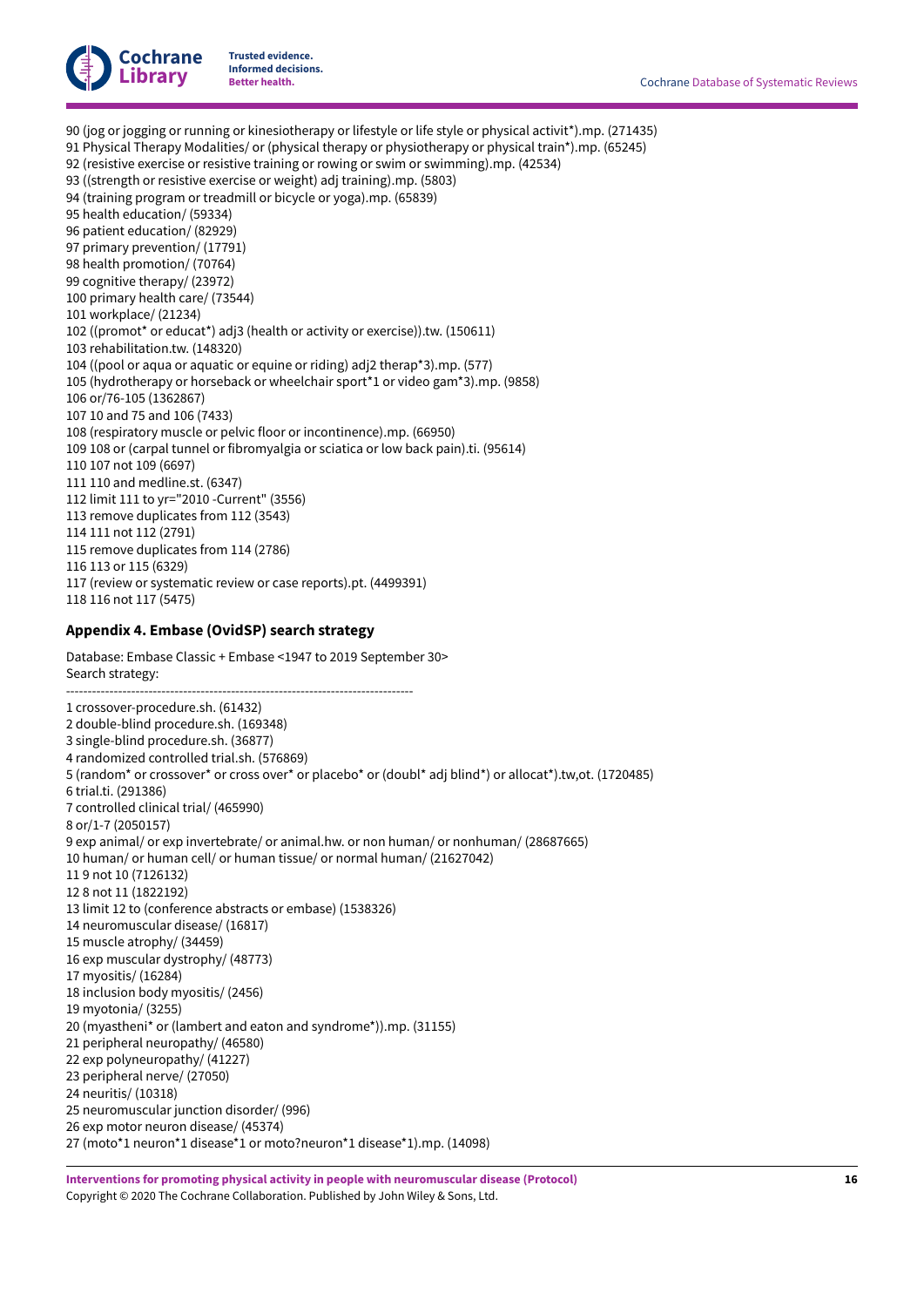

28 (amyotrophic lateral sclerosis or charcot disease).tw. (30231) disorder\* or myopath\* or dystroph\* or myotoni\* or myositis).mp. (196060) 39 (neuromuscular junction adj3 (disease\*1 or disorder\*1)).tw. (706) 40 paraproteinemia/ or alcoholism/ or paraneoplastic syndrome/ or exp pain/ or (pain or painful or chemically or toxicity).tw. (2311453) 44 (Inflammatory adj (polyradiculoneuropath\* or polyneuropath\* or mononeuropath\*)).mp. (437) 71 (lumbosacral adj radiculopath\*).mp. (532) 85 (ambulatory care or behavio?r therapy).mp. (92405) 29 glycogen storage disease/ or glycogen storage disease type 5/ (5104) 30 (McArdle\* or Glycogen Storage Disease Type V or Glycogen Storage Disease Type 5 or GSDV or muscle phosphorylase deficiency or myophosphorylase).mp. (1604) 31 glycogen phosphorylase/ (3644) 32 (Glycogen Phosphorylase adj3 Muscle Form).tw. (4) 33 exp muscle disease/ (533904) 34 (muscle disease\* or muscle disorder\* or muscular disease\* or muscular disorder\* or neuromuscular disease\* or neuromuscular 35 (myopathy or muscle fibre or muscle fiber).mp. (122669) 36 (muscular dystroph<sup>\*</sup> or muscular atrophy or myositis or myotonia).mp. (85214) 37 (peripheral neuropath\* or polyneuropath\* or peripheral nerve\*).tw. (99229) 38 (neuritis or polyradiculopathy or polyradiculoneuropathy or polyradiculoneuritis or polyneuritis).mp. (33432) 41 peripheral neuropathy/ or neuropath\*.mp. (317177) 42 40 and 41 (100503) 43 demyelin\*.mp. (61978) 45 43 and 44 (218) 46 polyradiculoneuropathy/ (2890) 47 neuritis/ (10318) 48 polyradiculoneuritis.tw. (979) 49 (guillain and barre).mp. (18584) 50 chronic inflammatory demyelinating polyradiculoneuropathy.mp. (1444) 51 (multifocal and neuropath\*).mp. (3904) 52 (paraprot\* adj neuropath\*).mp. (174) 53 POEMS yndrome/ (1228) 54 (poems adj syndrome).mp. (1767) 55 amyloid neuropathy/ (1376) 56 (amyloid adj (neuropath\* or polyneuropath)).mp. (1638) 57 hereditary motor sensory neuropathy/ (10985) 58 (heredit\* and neuropath\*).mp. (20238) 59 (toxic adj neuropath\*).mp. (475) 60 ((drug induced or chemically induced) and neuropath\*).mp. (5415) 61 (alcohol\* adj neuropath\*).mp. (234) 62 borrelia.mp. (17053) 63 (herpes adj zoster).mp. (29109) 64 (diabetic adj neuropath\*).mp. (26918) 65 (vasculiti\* and neuropath\*).mp. (4852) 66 (brachial adj neuritis).mp. (290) 67 (neuralgic and amyotroph\*).mp. (732) 68 (radiation and plexopath\*).mp. (431) 69 brachial plexus neuropathy/ (2065) 70 cervical spondylotic radiculopath\*.mp. (192) 72 (Bell\* adj pals\*).mp. (4936) 73 facial paralysis/ and pals\*.mp. (4871) 74 (cranial nerve\* adj pals\*).mp. (4568) 75 (trigeminal adj neuralgia).mp. (8395) 76 peripheral nerve tumor/ (2251) 77 neuralgia/ and (herpes or herpetic).mp. (936) 78 peripheral neuropathy/rh [Rehabilitation] (135) 79 or/14-39,42,45-78 (962313) 80 exp kinesiotherapy/ (79190) 81 physical education/ (13637) 82 exp sport/ (164753) 83 exp exercise/ (350938) 84 ((aerobic adj3 exercise) or (aerobic adj3 training) or aerobics).mp. (24902) 86 (circuit training or cycling or dance or dancing or walking).mp. (205220)

87 (endurance exercise\* or endurance training or exercise therapy or exercise training or exercise program\*).mp. (53429)